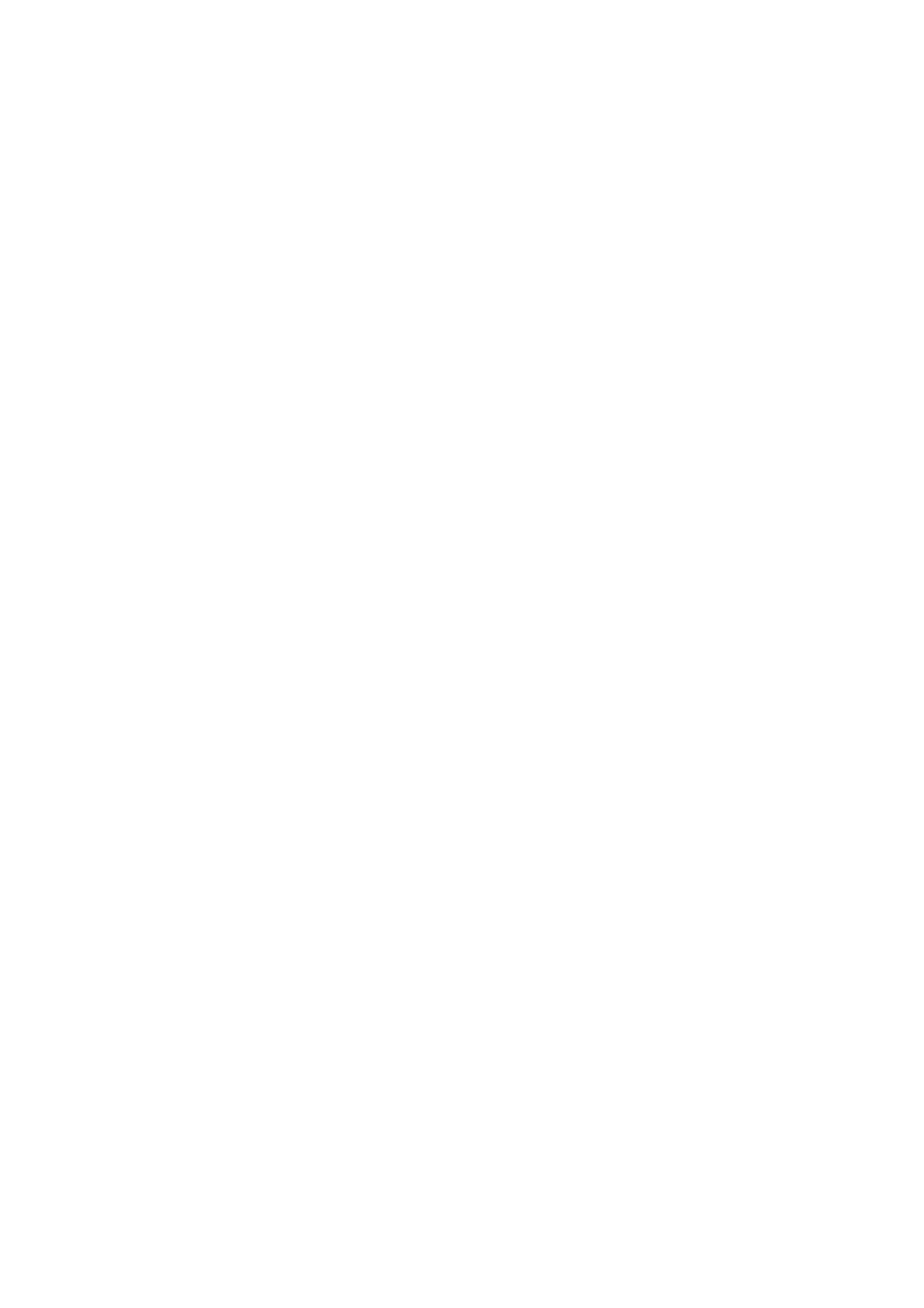

# **Corporate Review 2011**

**Overall Comparison Overall Comparison**

<u>lectoral Services</u><br>nvironmental Protection<br>nvironmental Services Environmental Protection <u>ustomer</u><br>conomic Development Food, Health and Safety Economic Development Environmental Services General Health Support Committee Services Asset Management Human Resources Electoral Services Central Admin<br>Committee Se<br>Communities Finance<br>Food, H<br>General<br>Housing <u>ra</u><br>Legal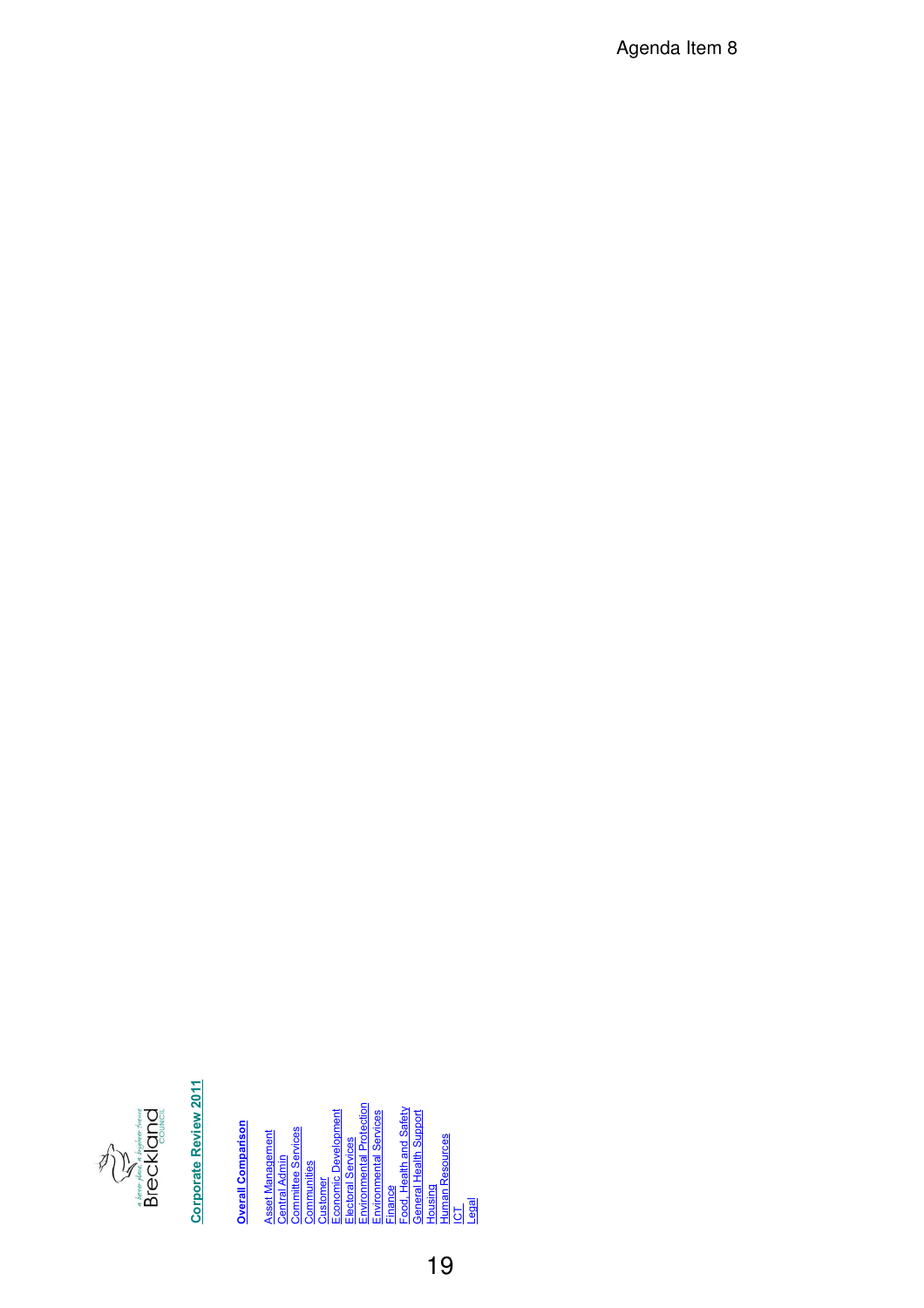# Asset Management **Asset Management**

| Function                                                     | <b>Function Type</b>   |                    |                                  |
|--------------------------------------------------------------|------------------------|--------------------|----------------------------------|
|                                                              |                        | Percentage of time | Total FTE: 14.18                 |
| Land - Adoption of Open Spaces                               | Statutory Power        | ಕ್ಷ್               | 1 FTE: 7.05%                     |
| Land - Play Areas                                            | Statutory Power        | 1%                 | 1% = 30.6 working days per annum |
| ants<br>Land - Licences, Restrictive Covena                  | Statutory Mandatory    | 2%                 |                                  |
| Land - Easements, Wayleaves                                  | Statutory Power        | 2%                 |                                  |
| Land - Registrations                                         | <b>Statutory Power</b> | 3%                 |                                  |
| Land - Developments                                          | Discretionary          | 1%                 |                                  |
| Land - Encroachment                                          | Discretionary          | 2%                 |                                  |
| Land - Disposals                                             | Discretionary          | 2%                 |                                  |
| Land - Infrastructure adoption                               | Statutory Power        | 2%                 |                                  |
| Land - & Property Register (GIS / Estateman)                 | Discretionary          | န္တြ               |                                  |
| Commercial Property (mgmt, promotion, Landlord & Tenant      |                        |                    |                                  |
| maintenance, arrears, contracts)                             | Discretionary          | 22%                |                                  |
| eneration support)<br>Commercial Developments (inc reg-      | Discretionary          | 7%                 |                                  |
| Reinvestment                                                 | Discretionary          | 4%                 |                                  |
|                                                              |                        |                    |                                  |
| Asset Management Policy (conditional surveys, monitoring)    | Statutory Power        | 7%                 |                                  |
| Car Parks (maintenance, risk, H&S)                           | Statutory Power        | 4%                 |                                  |
| Roads (maintenance, risk, H&S)                               | Statutory Power        | 4%                 |                                  |
| nce, risk, H&S<br>Footpaths & Pavements (maintenan           | Statutory Power        | 3%                 |                                  |
| H8S<br>Street Lighting (maintenance, risk,                   | Statutory Power        | 3%                 |                                  |
| Facilities Management - Operational buildings (H&S           |                        |                    |                                  |
| maintenance, caretaking)                                     | Statutory Power        | 13%                |                                  |
| Facilities Management - ad-hoc facilities services & courier |                        |                    |                                  |
| function                                                     | Discretionary          | 8%                 |                                  |
| suite management<br>Facilities Management - committee        | Discretionary          | ೫∣೩                |                                  |
| Facilities Management - lease cars                           | Discretionary          |                    |                                  |
| Facilities Management - corporate storage                    | Discretionary          | $\frac{9}{6}$      |                                  |
|                                                              | Total                  | $100.0\%$          |                                  |
|                                                              |                        |                    |                                  |

100/14.18 FTE = 7.05% (1 FTE)<br>216 working days per FTE X 14.18 FTE = 3062.88 w/d per annum<br>3062.88/100 = 30.62 working days = 1% **216 working days per FTE X 14.18 FTE = 3062.88 w/d per annum 3062.88/100 = 30.62 working days = 1% 100/14.18 FTE = 7.05% (1 FTE)**

Total FTE: 14.18<br>1 FTE: 7.05%<br>1% = 30.6 working days per annum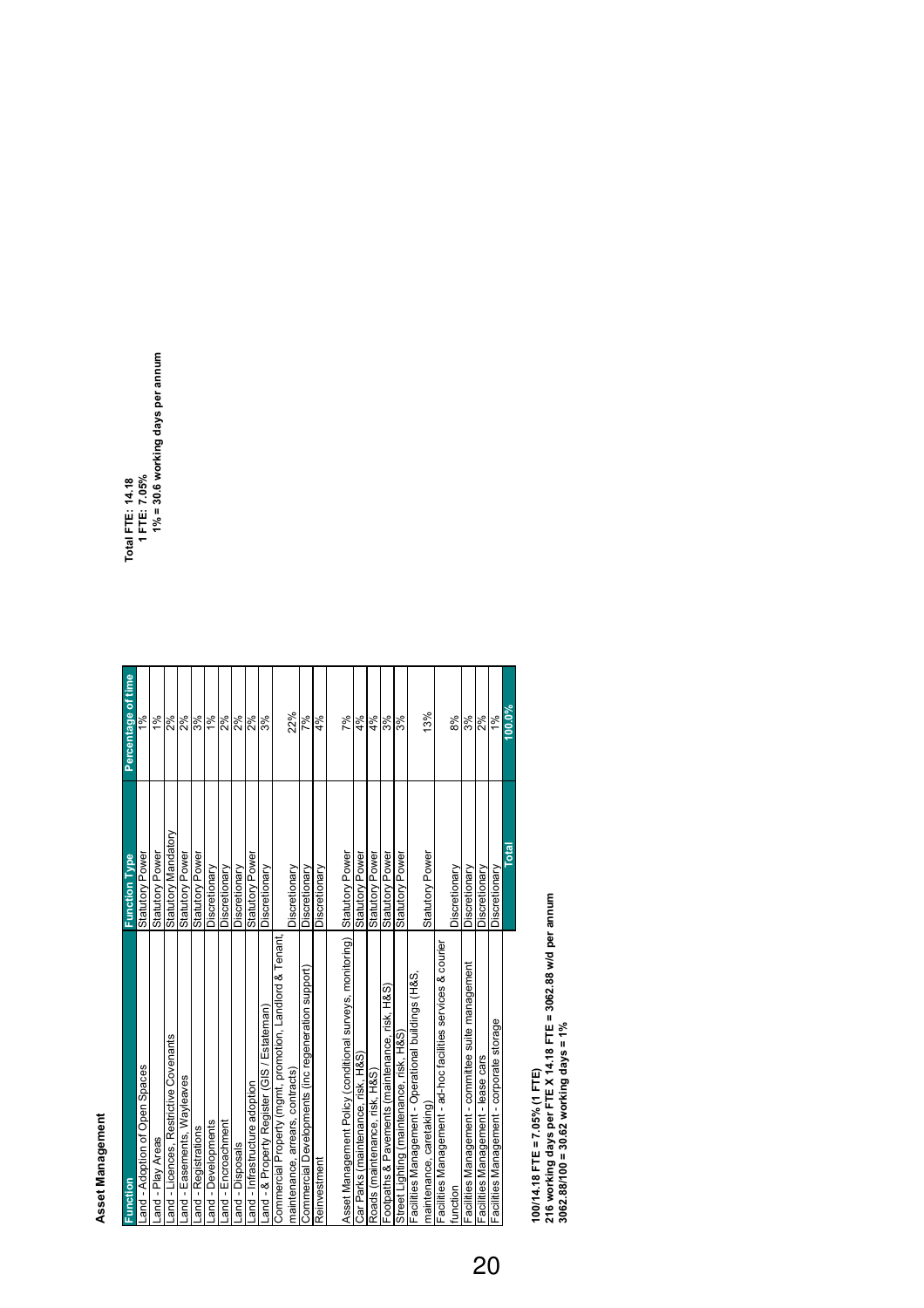## **Central Admin Central Admin**

| Function                                       | unction lype           | Percentage of time | Total FTE: 3.11                     |
|------------------------------------------------|------------------------|--------------------|-------------------------------------|
| Post opening                                   | Statutory Power        | 30%                | IFTE: 32.15%                        |
| Cashiering, petty cash, returned cheques       | <b>Statutory Power</b> | 35%                | $1\% = 6.72$ working days per annum |
| Cheque printing                                | <b>Statutory Power</b> |                    |                                     |
| Central staionery, flex                        | Jiscretionary          | 15%                |                                     |
| [Rail cards, concessionary fares, other duties | Discretionary          |                    |                                     |
|                                                | Total                  | <b>No00</b>        |                                     |
|                                                |                        |                    |                                     |

Total FTE: 3.11<br>1 FTE: 32.15%<br>1% = 6.72 working days per annum

100/3.11 FTE = 32.15 (1FTE)<br>216 working days per FTE X 3.11 FTE = 671.76 w/d per annum<br>671.76/100 = 6.72 working days = 1% **216 working days per FTE X 3.11 FTE = 671.76 w/d per annum 671.76/100 = 6.72 working days = 1% 100/3.11 FTE = 32.15 (1FTE)**

| Employee Related Expenses<br>Net Cost: | £156,170<br>£67,170 |
|----------------------------------------|---------------------|
|                                        | Percentage of staff |
| <b>Category</b>                        | time                |
| Statutory Mandatory                    | ಶಿಂ                 |
| <b>Statutory Power</b>                 | 75%                 |
| Discretionary                          | 25%                 |

Discretionary  $25\%$ 

Statutory or Discretionary? **Statutory or Discretionary?**

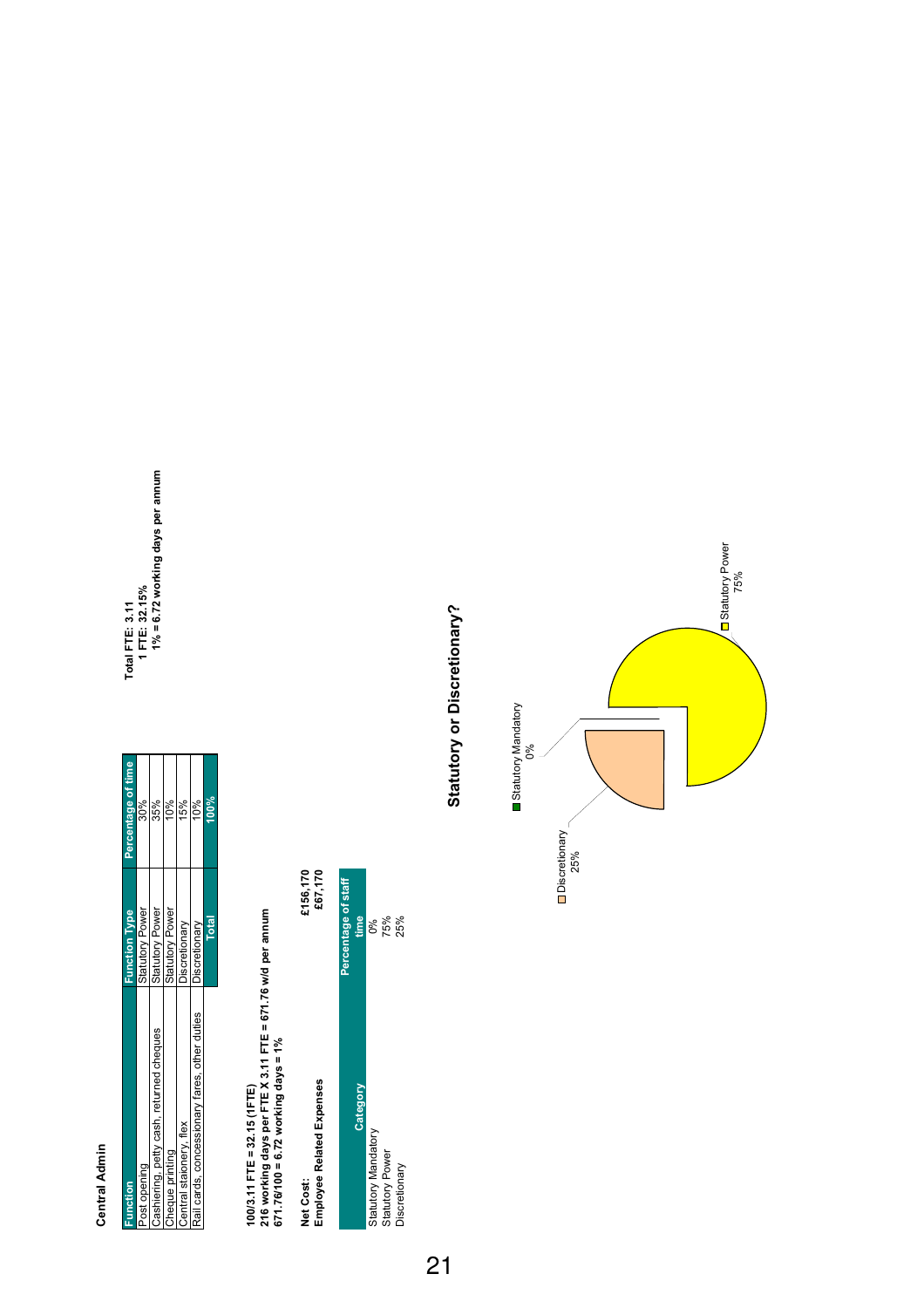# Committee Services & Standards Officer **Committee Services & Standards Officer**

| Function                                         | <b>Function Type</b> | Percentage of time | Total FTE: 5.65 |
|--------------------------------------------------|----------------------|--------------------|-----------------|
| Producing and updating schedule of meetings      | Statutory Power      | 2.0%               | 1 FTE: 17.69%   |
| Maintenance of Service standards for agenda      |                      |                    | $1\% = 12.2$ we |
| issue, drafting and circulation of minutes and   |                      |                    | per anr         |
| publication of Agenda, and attending council     |                      |                    |                 |
| meetings                                         | Statutory Power      | 45.0%              |                 |
| Weekly publication of Executive Decision Digest  | Statutory Power      | 1.0%               |                 |
| Monthly Update and publication of forward plan   | Statutory Power      | 2.0%               |                 |
| Monitoring of Overview and Scrutiny, and         |                      |                    |                 |
| providing effective support to the OSC           | Statutory Power      | 12.0%              |                 |
| Promotion of local democracy                     | Statutory Power      | 3.0%               |                 |
| Maintaining and Developing Modern.Gov (Citee     |                      |                    |                 |
| Services IT system)                              | Discretionary        | 2.0%               |                 |
| Compliments and Complaint Procedures             | Statutory Power      | 2.0%               |                 |
| Co-Ordination of FOI requests                    | Statutory Power      | 2.0%               |                 |
| Officer support to the Chairman of the Council   | Discretionary        | 1.0%               |                 |
| Support for town and parish councils to ensure   |                      |                    |                 |
| good practices and standards                     | Statutory Power      | 5.0%               |                 |
| Officer support to Standards Citee, offering     |                      |                    |                 |
| advice and enforcing the code of conduct and the |                      |                    |                 |
| constitution.                                    | Statutory Power      | 6.0%               |                 |
| Provide Administrative support to the elected    |                      |                    |                 |
| members                                          | Discretionary        | 10.0%              |                 |
| Management of Democratic Services Team           | Discretionary        | 7.0%               |                 |
|                                                  | Total                | 100%               |                 |
|                                                  |                      |                    |                 |

100/5.65 FTE= 17.69 (1FTE)<br>216 working days per FTE X 5.65 FTE= 1220.4 w/d per annum<br>1220.4/100 = 12.2 working days = 1% **216 working days per FTE X 5.65 FTE = 1220.4 w/d per annum 100/5.65 FTE = 17.69 (1FTE)**



Statutory or Discretionary? **Statutory or Discretionary?**



**1% = 12.2 working days**  Total FTE: 5.65<br>1 FTE: 17.69%<br>1% = 12.2 working days<br>per annum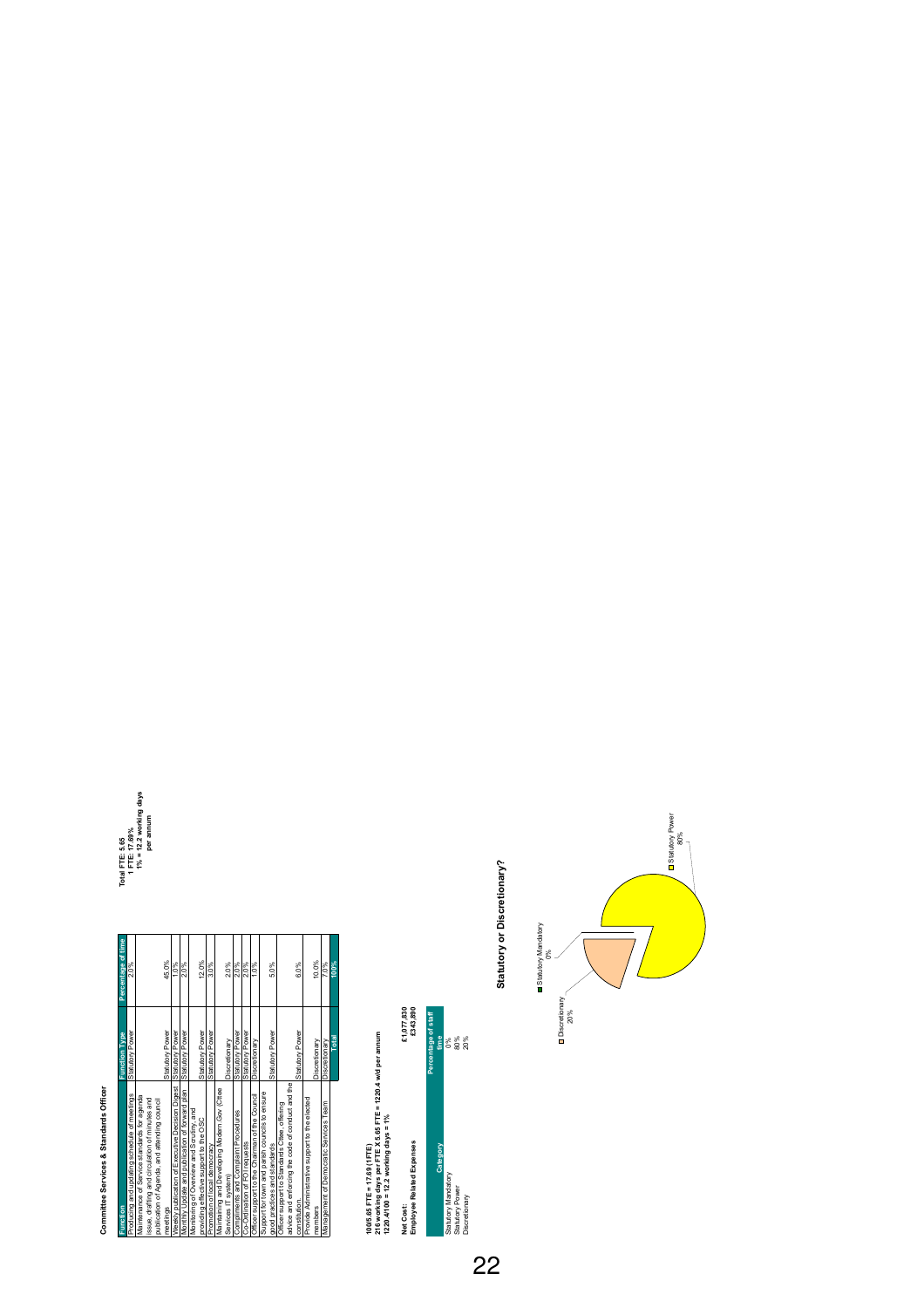#### **Communities**

| <b>Function</b>                         | <b>Function Type</b>   | <b>Percentage of time</b> |
|-----------------------------------------|------------------------|---------------------------|
| Arts development                        | Discretionary          | 8.11%                     |
| Sports development                      | Discretionary          | 8.11%                     |
| <b>Emergency Planning</b>               | Statutory Power        | 5.37%                     |
| Community Development and Match Funding | Discretionary          | 8.11%                     |
| Youth engagement                        | Discretionary          | 8.11%                     |
| Pride in Breckland (funded by LSP)      | Discretionary          | 8.11%                     |
| Carbon management                       | <b>Statutory Power</b> | 4.10%                     |
| <b>Environmental Awareness</b>          | Discretionary          | 12.10%                    |
| LSP (funded by LSP)                     | Statutory Mandatory    | 8.11%                     |
| Community safety/CCTV                   | <b>Statutory Power</b> | 24.33%                    |
| Community transport                     | Discretionary          | 5.37%                     |
| Voluntary sector grants                 | Discretionary          | 0.07%                     |
|                                         | <b>Total</b>           | 100.00%                   |

*Statutory Mandatory* **100/12.8 FTE = 7.81 (1FTE) 216 working days per FTE X 7.81 FTE = 2764.8 w/d per annum 2764.8/100 = 27.65 working days = 1%**

| Net Cost:<br><b>Employee Related Expenses</b> | £1.286.470<br>£375,090             |
|-----------------------------------------------|------------------------------------|
| Category                                      | <b>Percentage of staff</b><br>time |
| <b>Statutory Mandatory</b>                    | 8.1%                               |
| <b>Statutory Power</b>                        | 33.8%                              |
| Discretionary                                 | 58.1%                              |

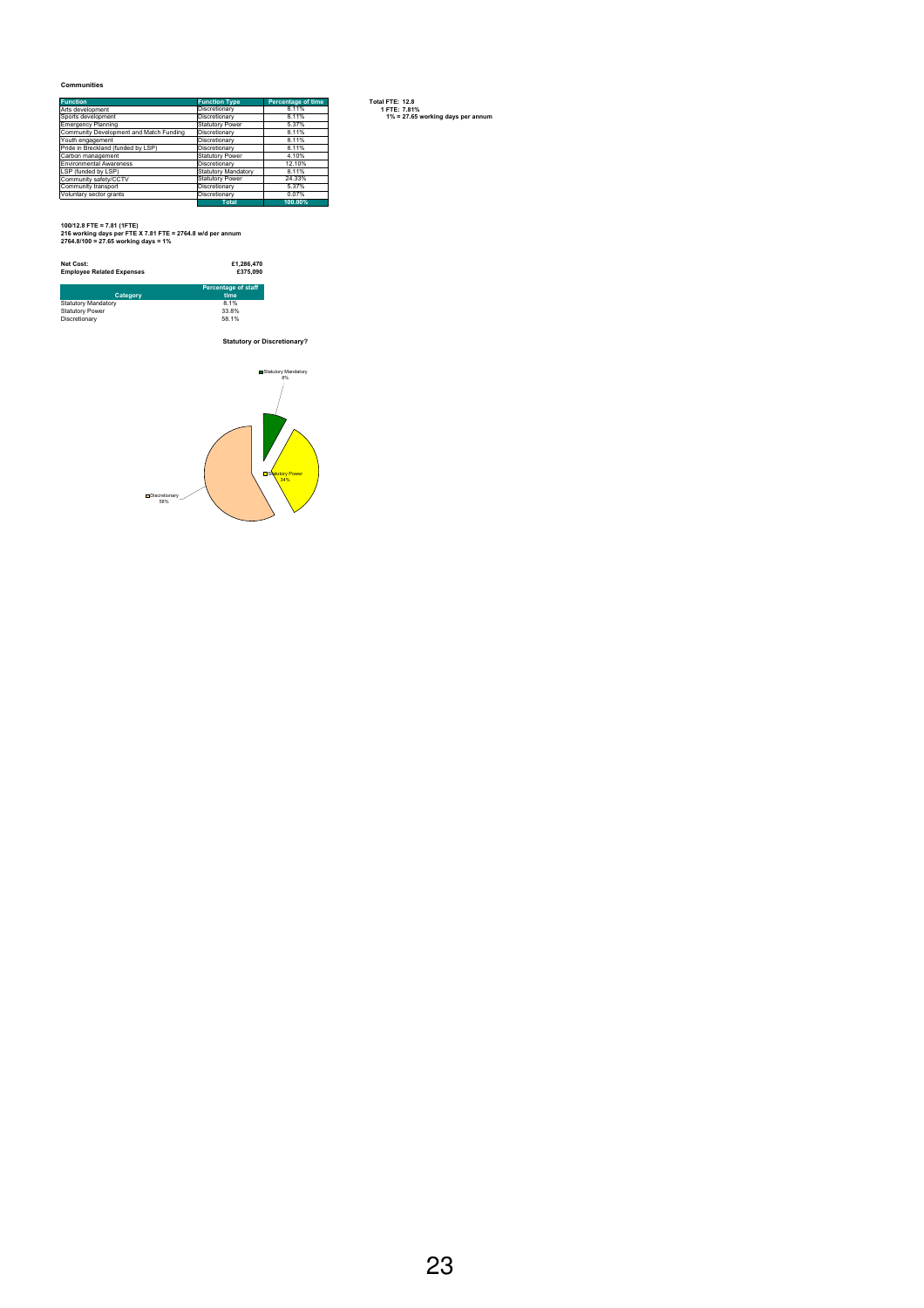#### **Contact Centre (including Elizabeth House Reception)** *CCC represents a number of services. The information is based on number of classifications as opposed to number of calls*

| <b>Function</b>               |              |       | <b>Total FTE: 22.66</b>           |
|-------------------------------|--------------|-------|-----------------------------------|
| <b>Asset Management</b>       |              | 0.7%  | 1 FTE: 4.40%                      |
| Benefits                      |              | 10.0% | 1% = 48.95 working days per annum |
| <b>Building Control</b>       |              | 1.0%  |                                   |
| <b>Community Services</b>     |              | 0.5%  |                                   |
| Standards                     |              | 0.5%  |                                   |
| Council Tax                   |              | 47.0% |                                   |
| Development Control           |              | 4.0%  |                                   |
| Economic Development          |              | 0.3%  |                                   |
| Electoral Registry            |              | 9.0%  |                                   |
| Environmental Health          |              | 3.0%  |                                   |
| Environmental Planning        |              | 1.0%  |                                   |
| <b>Environmental Services</b> |              | 16.0% |                                   |
| <b>General Enguries</b>       |              | 0.0%  |                                   |
| <b>Housing Advice</b>         |              | 3.0%  |                                   |
| Licensina                     |              | 2.0%  |                                   |
| Marketing and Communications  |              | 0.5%  |                                   |
| <b>NNDR</b>                   |              | 1.0%  |                                   |
| <b>Travel Concessions</b>     |              | 0.5%  |                                   |
|                               | <b>Total</b> | 100%  |                                   |

*Statutory Mandatory* **100/22.66 FTE = 4.4 (1FTE) 216 working days per FTE X 22.66 FTE = 4894.56 w/d per annum 4894.56/100 = 48.95 working days = 1%**

**Net Cost: £728,260 Employee Related Expenses £516,700**

| Category                   | <b>Percentage of staff</b><br>time |
|----------------------------|------------------------------------|
| <b>Statutory Mandatory</b> |                                    |
| <b>Statutory Power</b>     |                                    |
| Discretionary              |                                    |

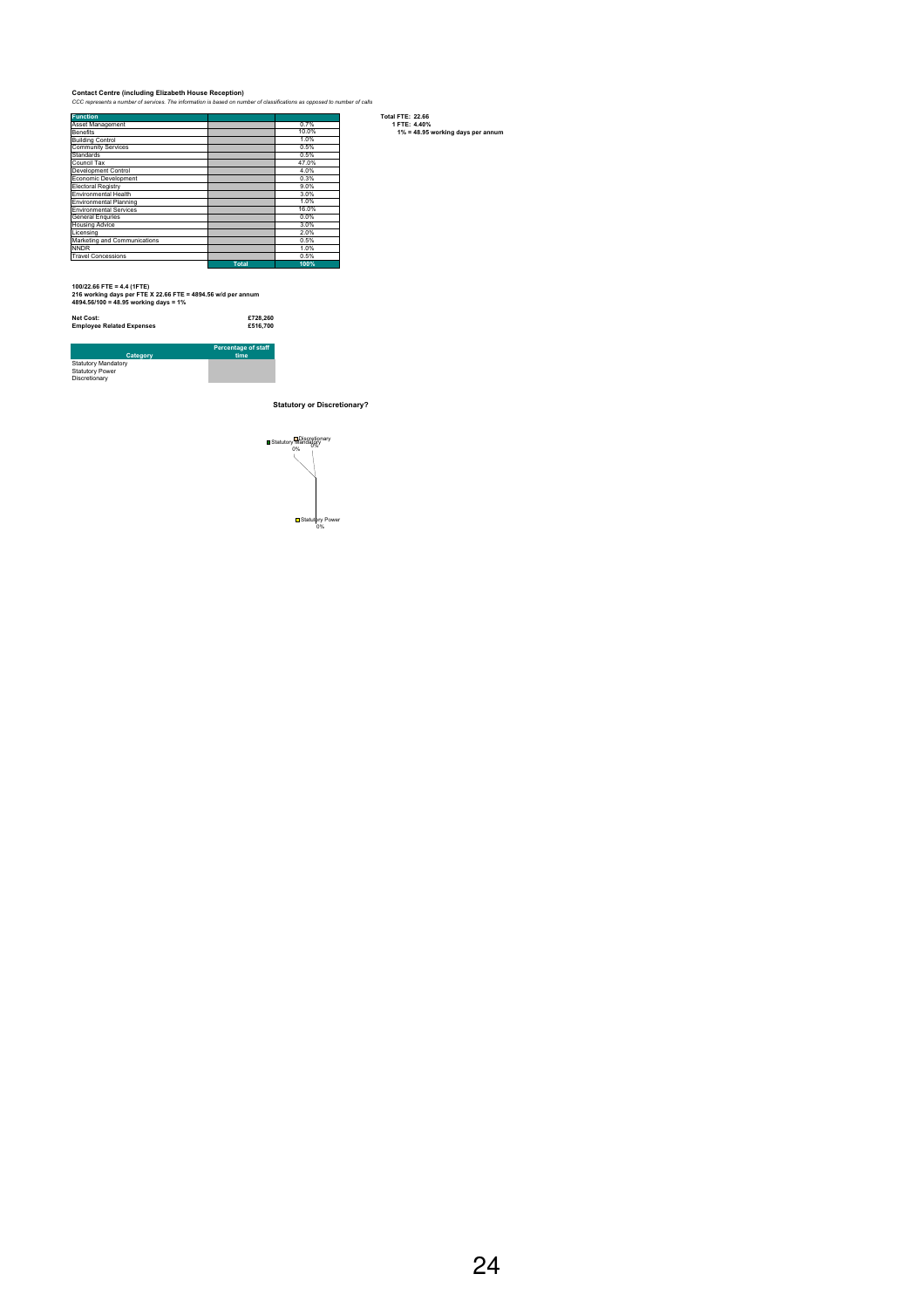**Customer Service Centre (including Bus)** *CSC represents a number of services. The information is based on number of face to face visits*

| CSC represents a number of services. The information is pased on number of face to face visits |              |       |                                   |
|------------------------------------------------------------------------------------------------|--------------|-------|-----------------------------------|
| <b>Function</b>                                                                                |              |       | <b>Total FTE: 11.83</b>           |
| Benefits                                                                                       |              | 50.0% | $1$ FTE = 8.45%                   |
| <b>Standards</b>                                                                               |              | 0.0%  | 1% = 25.56 working days per annum |
| Council Tax                                                                                    |              | 24.0% |                                   |
| <b>Electoral Registry</b>                                                                      |              | 1.0%  |                                   |
| <b>Environmental Services</b>                                                                  |              | 2.0%  |                                   |
| <b>General Enguries</b>                                                                        |              | 10.0% |                                   |
| <b>Housing Advice</b>                                                                          |              | 10.0% |                                   |
| <b>Travel Concessions</b>                                                                      |              | 3.0%  |                                   |
|                                                                                                | <b>Total</b> | 100%  |                                   |

*Statutory Mandatory* **100/11.83 FTE = 8.45 (1FTE) 216 working days per FTE X 22.66 FTE = 2555.28 w/d per annum 2555.28/100 = 25.56 working days = 1%**

| Net Cost:<br><b>Employee Related Expenses</b> | £472.520<br>£317.410               |
|-----------------------------------------------|------------------------------------|
| Category                                      | <b>Percentage of staff</b><br>time |
| <b>Statutory Mandatory</b>                    |                                    |
| <b>Statutory Power</b>                        |                                    |
| Discretionary                                 |                                    |

Statutory Mandatory Statutory Power Discretionary

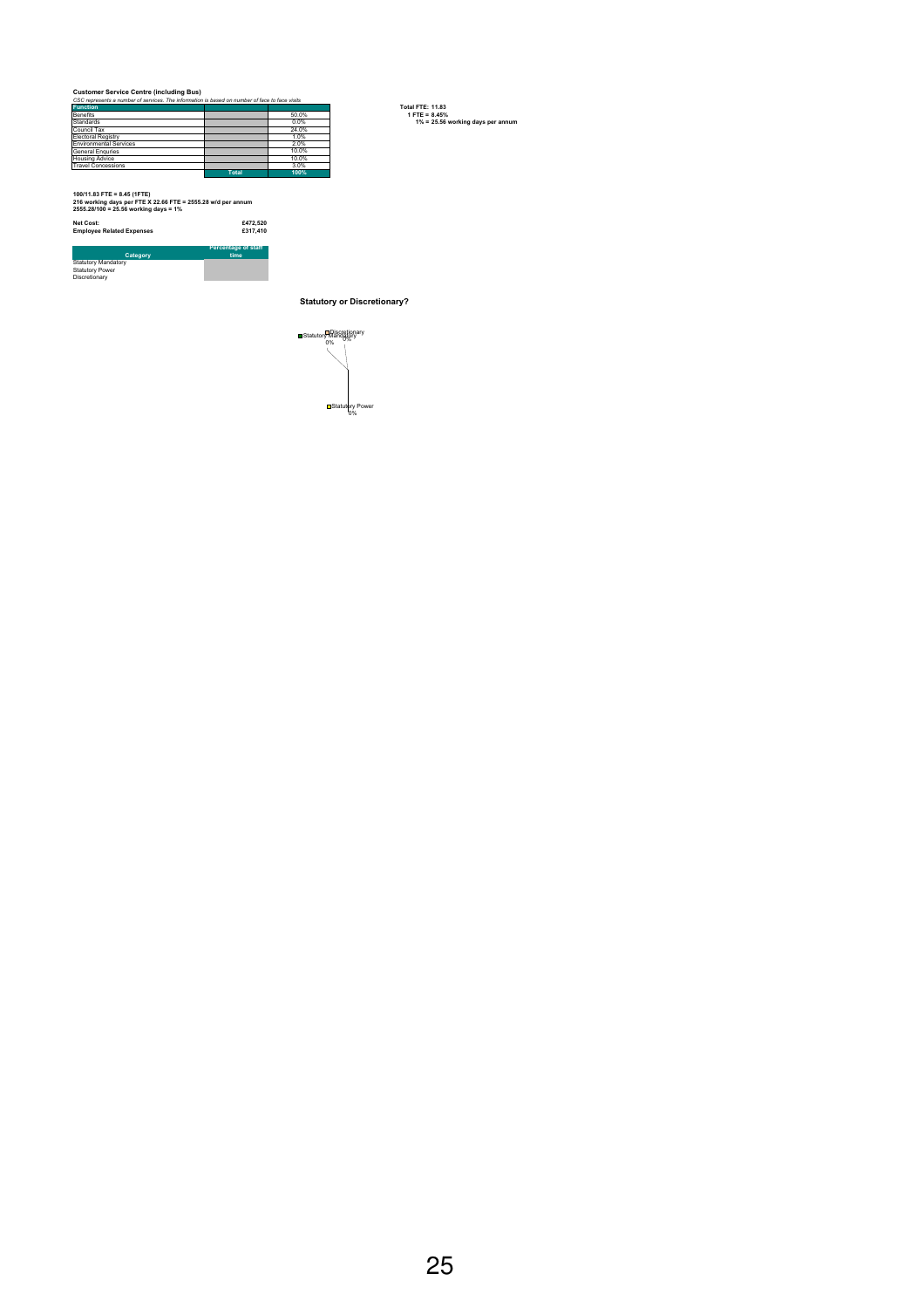#### **Economic Development**

| <b>Function</b>                                                | Function Type | Percentage of time | lotal FIE: 8.45                   |
|----------------------------------------------------------------|---------------|--------------------|-----------------------------------|
| Business & Market Intelligence: Economic Profile/ED            |               |                    |                                   |
| Bulletin/ Market Research - Data Base Management Discretionary |               | 3%                 | 1 FTE: 11.83%                     |
| Inward investment/site development                             | Discretionary | 3%                 | 1% = 18.25 working days per annum |
| <b>Business Forums</b>                                         | Discretionary | 3%                 |                                   |
| <b>Small Grant Schemes</b>                                     | Discretionary | 3%                 |                                   |
| Job Fairs/Events                                               | Discretionary | 3%                 |                                   |
| Project & Bid Development: Concept & Idea                      |               |                    |                                   |
| Generation/ Project & Bid Development: Business                |               |                    |                                   |
| Planning                                                       | Discretionary | 10%                |                                   |
| <b>REV-Active: Project delivery</b>                            | Discretionary | 25%                |                                   |
| REV-Active: Rollout to generate income                         | Discretionary | 10%                |                                   |
| ERDF Project Compliance Claims and monitoring -                |               |                    |                                   |
| <b>RAG Reports</b>                                             | Discretionary | 5%                 |                                   |
| MTF Programme Management -SUE - Anchor Site                    |               |                    |                                   |
| Development - Attleborough                                     | Discretionary | 25%                |                                   |
| REV Programme - Snetterton Utilities                           | Discretionary | 10%                |                                   |
|                                                                | Total         | 100%               |                                   |

**100/8.45 FTE = 11.83 (1FTE) 216 working days per FTE X 8.45 FTE = 1825.20 w/d per annum 1825.2/100 = 18.25 working days = 1%**

| Net Cost:<br><b>Employee Related Expenses</b> | £464.930<br>£354.160       |  |
|-----------------------------------------------|----------------------------|--|
|                                               | <b>Percentage of staff</b> |  |
| Category                                      | time                       |  |
| <b>Statutory Mandatory</b>                    | 0%                         |  |
| <b>Statutory Power</b>                        | 0%                         |  |
| Discretionary                                 | 100%                       |  |

**Statutory or Discretionary?**



#### **Function Function Type Percentage of time Total FTE: 8.45**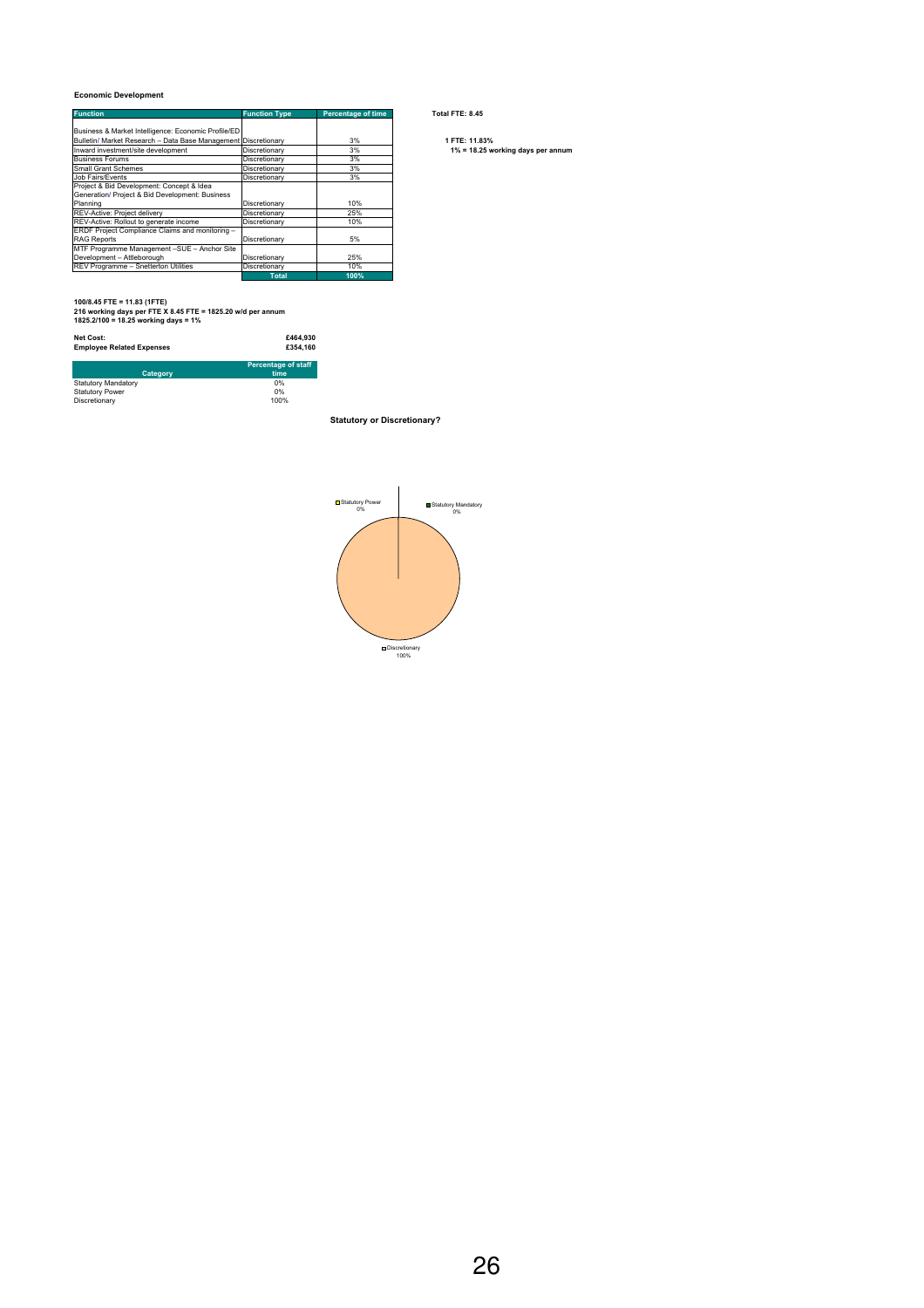#### **Electoral Services**

| <b>Function</b>                              | <b>Function Type</b>       | <b>Percentage of time</b> | Total FTE: 3                     |
|----------------------------------------------|----------------------------|---------------------------|----------------------------------|
| Elections - electoral nominations            | Statutory Mandatory        | 1.0%                      | 1 FTE: 33.30%                    |
| Elections - electoral register               | <b>Statutory Power</b>     | 5.0%                      | 1% = 6.48 working days per annum |
| Elections - postal votes                     | <b>Statutory Mandatory</b> | 5.0%                      |                                  |
| Elections - proxy votes                      | <b>Statutory Mandatory</b> | 1.0%                      |                                  |
| Elections - results - publication            | <b>Statutory Power</b>     | 0.5%                      |                                  |
| Elections - voting                           | <b>Statutory Mandatory</b> | 2.0%                      |                                  |
| Elections - general information              | <b>Statutory Power</b>     | 15.0%                     |                                  |
| Electoral Registration throughout the year   | <b>Statutory Power</b>     | 42.5%                     |                                  |
| Annual Electoral Canvass (Sept - Nov)        | <b>Statutory Power</b>     | 20.0%                     |                                  |
| Electoral Reviews including Boundary Reviews |                            |                           |                                  |
| and Community Governance Reviews             | <b>Statutory Mandatory</b> | 8.0%                      |                                  |
|                                              | <b>Total</b>               | 100%                      |                                  |

**Percentage of staff**  time<br>17%<br>83%<br>0%

*Statutory Mandatory* **100/3 FTE = 33.33 (1FTE) 216 working days per FTE X 3 FTE = 648 w/d per annum 648/100 = 6.48 working days = 1%**

Statutory Mandatory 17% Statutory Power 83% Discretionary 0%

**Category**

**Net Cost: £469,930 Employee Related Expenses £82,650**

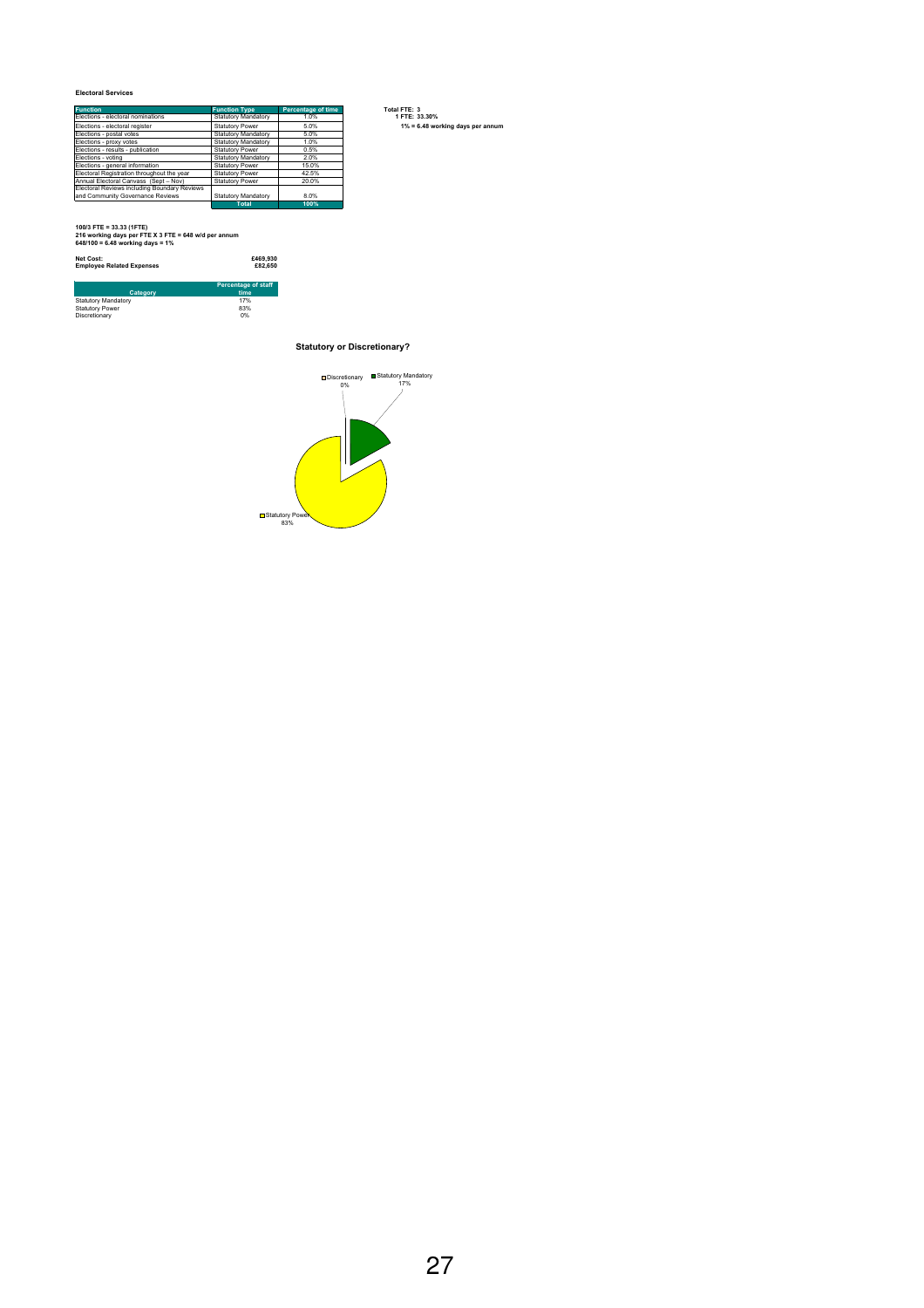#### **Environmental Protection**

| <b>Function</b>                                                    | <b>Function Type</b>       | <b>Percentage of time</b> | Total FTE: 9.09            |
|--------------------------------------------------------------------|----------------------------|---------------------------|----------------------------|
| Animals - dog fouling                                              | Discretionary              | 0.10%                     | 1 FTE: 11%                 |
|                                                                    |                            |                           | $1\% = 19.63$ working days |
| Animals - dogs -strays (contract management)                       | Statutory Mandatory        | 1.25%                     | per annum                  |
| Animals - pests - control (contract management)                    | Discretionary              | 1.20%                     |                            |
| Environmental services - private water supply analysis             | Discretionary              | 1.00%                     |                            |
| Pollution control - air quality                                    | <b>Statutory Mandatory</b> | 2.25%                     |                            |
| Pollution control - asbestos                                       | Discretionary              | 0.10%                     |                            |
| Pollution control - Clean Air Act approval                         | <b>Statutory Power</b>     | $0.00\%$                  |                            |
| Pollution control - construction                                   | <b>Statutory Power</b>     | 1.50%                     |                            |
| Pollution control - contaminated land                              | <b>Statutory Mandatory</b> | 8.00%                     |                            |
| Pollution control - inspection and regulation of premises - Part   |                            |                           |                            |
| A(2) and Part B processes                                          | Statutory Mandatory        | 5.00%                     |                            |
| Pollution control - light pollution                                | <b>Statutory Power</b>     | 2.25%                     |                            |
| Pollution control - noise                                          | <b>Statutory Power</b>     | 23.50%                    |                            |
| Pollution control - nuisances                                      | <b>Statutory Mandatory</b> | 13.10%                    |                            |
|                                                                    |                            |                           |                            |
| Pollution control - septic tank and cesspit emptying - information | Discretionary              | 1.00%                     |                            |
| Pollution control - water quality - monitoring                     | <b>Statutory Mandatory</b> | 12.45%                    |                            |
| Roads - flooding - drains and gullies                              | Discretionary              | 5.20%                     |                            |
| Plannning consultations (nuisance / contaminated land) - stat      |                            |                           |                            |
| consultee                                                          | <b>Statutory Power</b>     | 20.00%                    |                            |
| Licensing consutations - consultee                                 | Discretionary              | 1.60%                     |                            |
| Radon / air quailty advice                                         | Discretionary              | 0.50%                     |                            |
|                                                                    | <b>Total</b>               | 100%                      |                            |

**100/9.09 FTE = 11 (1FTE) 216 working days per FTE X 9.09 FTE = 1963.44 w/d per annum 1963.44/100 = 19.63 working days = 1%**

| Net Cost:<br><b>Employee Related Expenses</b> | £679.280<br>£353.530               |
|-----------------------------------------------|------------------------------------|
| Category                                      | <b>Percentage of staff</b><br>time |
| <b>Statutory Mandatory</b>                    | 42.05%                             |
| <b>Statutory Power</b>                        | 47.25%                             |
| Discretionary                                 | 10.70%                             |

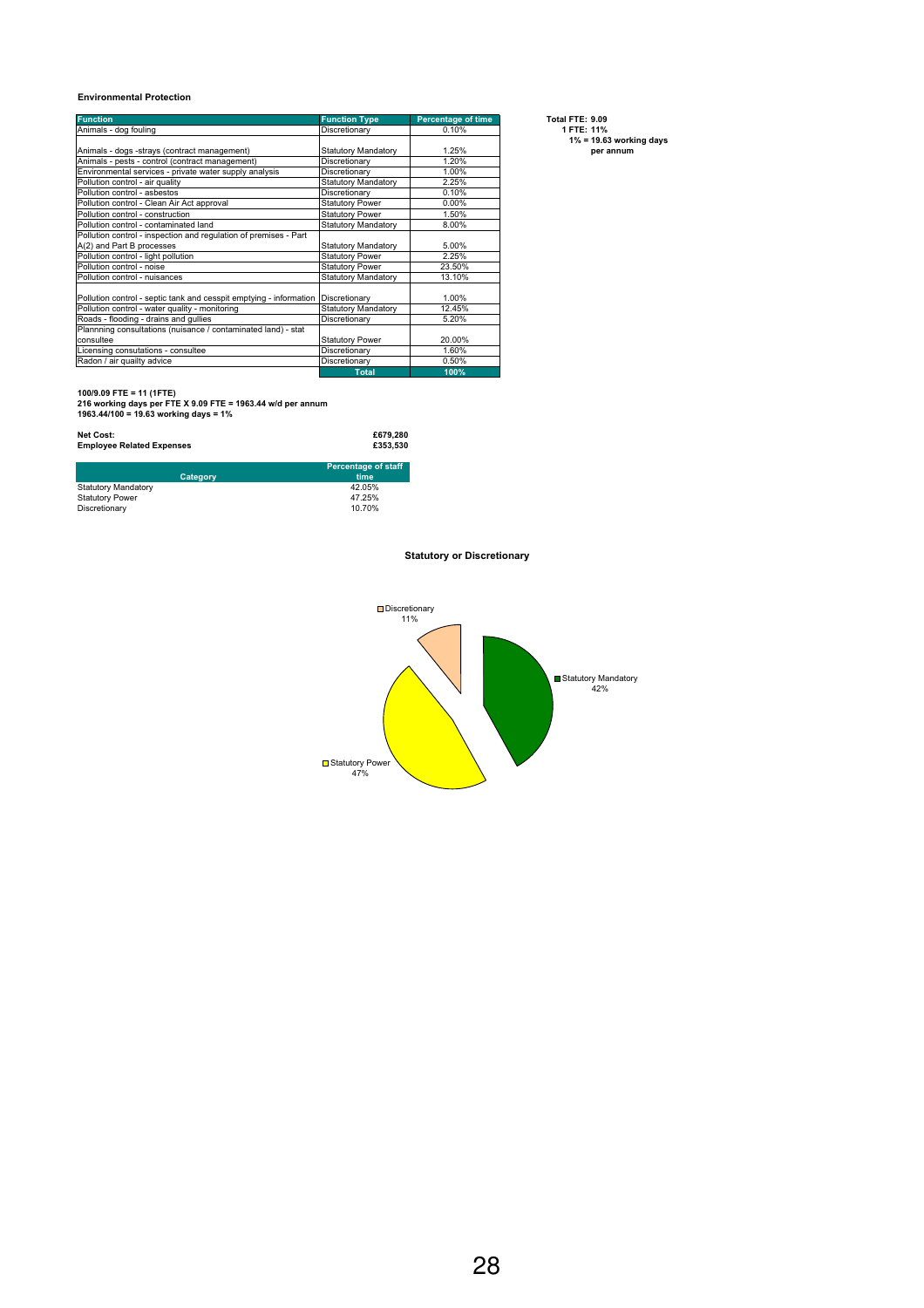#### **Environmental Services**

| <b>Function</b>                                                | <b>Function Type</b>       | <b>Percentage of time</b> |                            |
|----------------------------------------------------------------|----------------------------|---------------------------|----------------------------|
| Recycling - general information                                | <b>Statutory Mandatory</b> | 4%                        |                            |
| Refuse - area waste strategy/Service development               | <b>Statutory Power</b>     | 13%                       | Total FTE: 7               |
| Vehicles - abandoned - reporting and procedures                | <b>Statutory Mandatory</b> | 1%                        | 1 FTE: 14.29%              |
| Fly tip - Refuse - litter - enforcement                        | <b>Statutory Power</b>     | 15%                       | $1\% = 15.12$ working days |
| Contract Management - Waste & Recycling operations             | <b>Statutory Power</b>     | 5%                        |                            |
| Contract Management - Street and Land Cleanliness Operations   | <b>Statutory Power</b>     | 5%                        |                            |
| Contract Management - Safety of play equipment, trees etc      | <b>Statutory Power</b>     | 4%                        |                            |
| Contract Management - Grass Cutting & Horticultural Operations | Discretionary              | 4%                        |                            |
| Procurement, and Payments - Environmental Services             | <b>Statutory Mandatory</b> | 4%                        |                            |
| Contract Management - Performance information/reports          | <b>Statutory Power</b>     | 9%                        |                            |
| Contract Management - Complaints and enquiries                 | <b>Statutory Power</b>     | 15%                       |                            |
| Procurement and Payments - Sustainable Communities             | Discretionary              | 1%                        |                            |
| Cleansing and enforcement strategy/Service development         | <b>Statutory Power</b>     | 8%                        |                            |
| Grounds Maintenance Strategy/Service Development               | Discretionary              | 7%                        |                            |
| Corporate intitiatives, training, finance, HR issues           | Discretionary              | 5%                        |                            |
|                                                                | <b>Total</b>               | 100%                      |                            |

**100/7 FTE = 14.29 (1FTE) 216 working days per FTE X 7 FTE = 1512 w/d per annum 1512/100 = 15.12 working days = 1%**

**Net Cost: £3,907,050 Employee Related Expenses £347,900**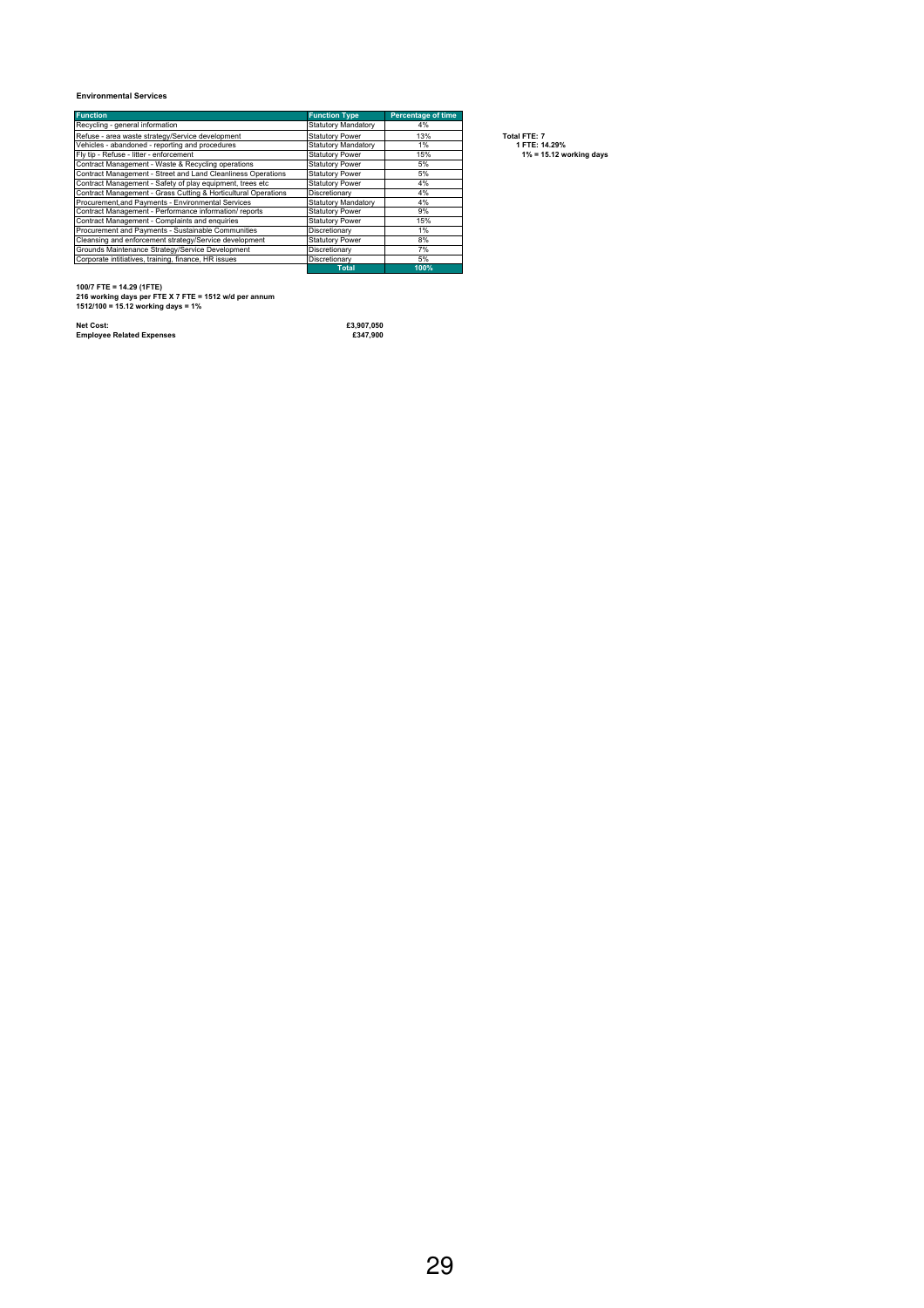#### **Finance**

| <b>Function</b>                      | <b>Function Type</b>  | <b>Percentage of time</b> | <b>Total FTE: 11.04</b>           |
|--------------------------------------|-----------------------|---------------------------|-----------------------------------|
| Banking/Treasury                     | Statutory - power     | 6%                        | 1 FTE: 9.06%                      |
| Purchase Ledger                      | Statutory - power     | 16%                       | 1% = 23.85 working days per annum |
| Sales Ledger                         | Statutory - power     | 8%                        |                                   |
| Salaries                             | Statutory - power     | 2%                        |                                   |
| Budget setting                       | Statutory - power     | 20%                       |                                   |
| Capital/Fixed Assets                 | Statutory - power     | 4%                        |                                   |
| Budget support                       | Statutory - power     | 7%                        |                                   |
| Cash Management                      | Statutory - power     | 8%                        |                                   |
| Integra System                       | Statutory - power     | 5%                        |                                   |
| Finance General Management (team)    | Discretionary         | 6%                        |                                   |
| Corporate Financial Management (SOA) | Statutory - mandatory | 18%                       |                                   |
|                                      | <b>Total</b>          | 100%                      |                                   |

*Statutory Mandatory* **100/11.04 FTE = 9.06% (1FTE) 216 working days per FTE X 11.04 FTE = 2384.64 w/d per annum 2384.64/100 = 23.85 working days = 1%**

| Net Cost:                                                                                               | £2,000.520                 |
|---------------------------------------------------------------------------------------------------------|----------------------------|
| <b>Employee Related Expenses</b>                                                                        | £1.146.490                 |
|                                                                                                         | <b>Percentage of staff</b> |
| Category                                                                                                | time                       |
| $P_{1}$ and $P_{2}$ and $P_{3}$ and $P_{4}$ and $P_{5}$ and $P_{6}$ and $P_{7}$ and $P_{8}$ and $P_{9}$ | 40.001                     |

| <b>Statutory Mandatory</b> | 18.0% |
|----------------------------|-------|
| <b>Statutory Power</b>     | 76.0% |
| Discretionary              | 6.0%  |
|                            |       |

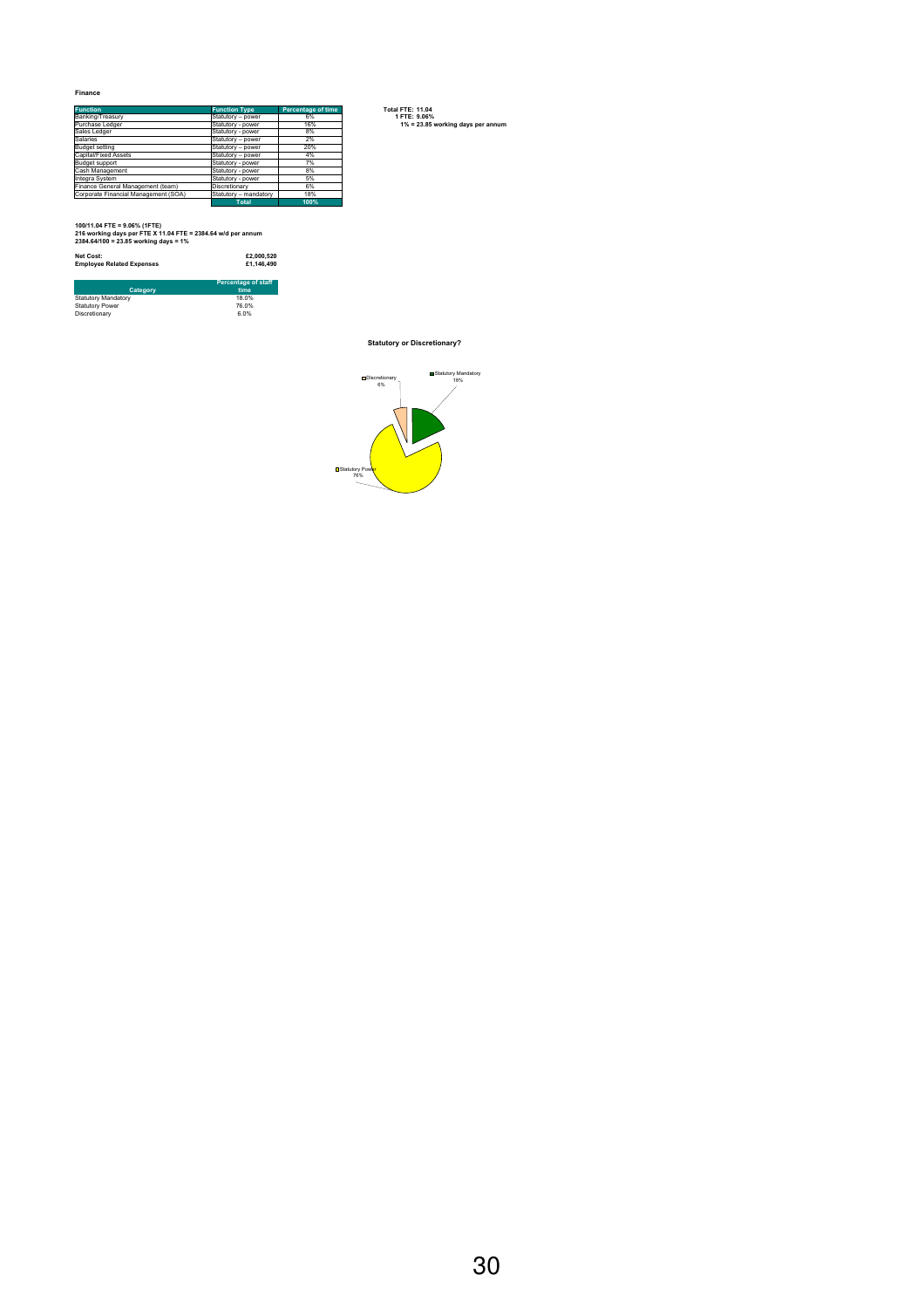#### **Food and Health and Safety**

| <b>Function</b>                                                                                          | <b>Function Type</b>       | <b>Percentage of time</b> | Total FTE: 11 |
|----------------------------------------------------------------------------------------------------------|----------------------------|---------------------------|---------------|
| Animals - inspection                                                                                     | <b>Statutory Mandatory</b> | 5.0%                      | 1 FTE: 9.0    |
| Animals - pests - control                                                                                | <b>Statutory Mandatory</b> | 0.5%                      | $1\% = 23$    |
| Animals - welfare services                                                                               | <b>Statutory Mandatory</b> | 2.0%                      |               |
| Business - food production - hygiene                                                                     | <b>Statutory Mandatory</b> | 2.5%                      |               |
| Business - food retailing - information and advice                                                       | <b>Statutory Mandatory</b> | 2.5%                      |               |
| Business - food safety - illness and contamination                                                       | <b>Statutory Mandatory</b> | 0.5%                      |               |
| Business - food safety - inspections                                                                     | <b>Statutory Mandatory</b> | 20.0%                     |               |
| Business - food safety - regulations                                                                     | <b>Statutory Mandatory</b> | 4.0%                      |               |
| Business - food safety - risk assessment                                                                 | <b>Statutory Mandatory</b> | 4.0%                      |               |
| Environmental services - private water supply analysis                                                   | <b>Statutory Mandatory</b> | 0.3%                      |               |
| Health - infectious diseases - investigation                                                             | <b>Statutory Mandatory</b> | 3.0%                      |               |
| Health - public health - cooling tower registration                                                      | <b>Statutory Mandatory</b> | 0.1%                      |               |
| Pollution control - asbestos                                                                             | <b>Statutory Mandatory</b> | 0.5%                      |               |
| Registration - acupuncturist                                                                             | <b>Statutory Mandatory</b> | 0.2%                      |               |
| Registration - food businesses                                                                           | <b>Statutory Mandatory</b> | 5.0%                      |               |
| Registration - motor salvage operator                                                                    | <b>Statutory Power</b>     | 0.2%                      |               |
| Registration - scrap metal - site registration                                                           | <b>Statutory Power</b>     | 0.2%                      |               |
| Registration - tattooists, piercing and electrolysis                                                     | <b>Statutory Power</b>     | 0.8%                      |               |
| Roads - safety - spillages                                                                               | <b>Statutory Mandatory</b> | 0.5%                      |               |
| Safety - health and safety - accident reporting                                                          | <b>Statutory Mandatory</b> | 5.0%                      |               |
| Safety - health and safety - occupational health services                                                | <b>Statutory Mandatory</b> | 3.0%                      |               |
| Safety - health and safety - prosecutions register                                                       | <b>Statutory Mandatory</b> | 0.3%                      |               |
| Safety - health and safety - regulation and inspection                                                   | <b>Statutory Mandatory</b> | 14.0%                     |               |
| Safety - health and safety - training courses                                                            | Discretionary              | 0.5%                      |               |
| Safety - health and safety at work - advice and training                                                 | <b>Statutory Power</b>     | 5.0%                      |               |
| Safety - health and safety at work - construction regulations                                            | <b>Statutory Mandatory</b> | 0.2%                      |               |
| Safety - health and safety at work - investigation                                                       | <b>Statutory Mandatory</b> | 6.5%                      |               |
| Smoking ban enforcement - enclosed public spaces                                                         | <b>Statutory Mandatory</b> | 0.5%                      |               |
| Food Hygiene Register - Register of prohibited persons                                                   | <b>Statutory Mandatory</b> | 0.3%                      |               |
| Issuance of export certificates                                                                          | <b>Statutory Mandatory</b> | 0.2%                      |               |
| Issuance of freezer breakdown certificates                                                               | <b>Statutory Mandatory</b> | 0.2%                      |               |
| Identify, investigate and enforce unregistered food premises                                             | <b>Statutory Mandatory</b> | 3.0%                      |               |
| Identify, investigate and enforce unregistered premsies conducting cosmetic duties (dStatutory Mandatory |                            | 1.5%                      |               |
| Compile and submit annual reports to Food Standards Agency and Health & Safety EStatutory Mandatory      |                            | 2.0%                      |               |
| Make representations on consultation documents, licensing applicatons and planning Statutory Mandatory   |                            | 1.0%                      |               |
| Ensure hairdressers adhere to the relevant Breckland byelaws                                             | <b>Statutory Power</b>     | 0.5%                      |               |
| Ildentify and investigate food fraud                                                                     | <b>Statutory Mandatory</b> | 1.0%                      |               |
| Delivery of the corporate health and safety - this area is under current review                          | <b>Statutory Mandatory</b> | 3.0%                      |               |
| Food sampling                                                                                            | <b>Statutory Mandatory</b> | 0.5%                      |               |
|                                                                                                          | <b>Total</b>               | 100%                      |               |

Animals - inspection Statutory Mandatory 5.0% **1 FTE: 9.09%** 1. Pests - control Statutors - person<br>1% = 23.76 working days per annum

**100/11 FTE = 11 (1FTE) 216 working days per FTE X 11 FTE = 2376 w/d per annum 2376/100 = 23.76 working days = 1%**

#### **Net Cost: £554,430 Employee Related Expenses £383,620**

|                            | Percentage of staff |
|----------------------------|---------------------|
| Category                   | time                |
| <b>Statutory Mandatory</b> | 92.3%               |
| <b>Statutory Power</b>     | 6.7%                |
| Discretionary              | 0.0%                |

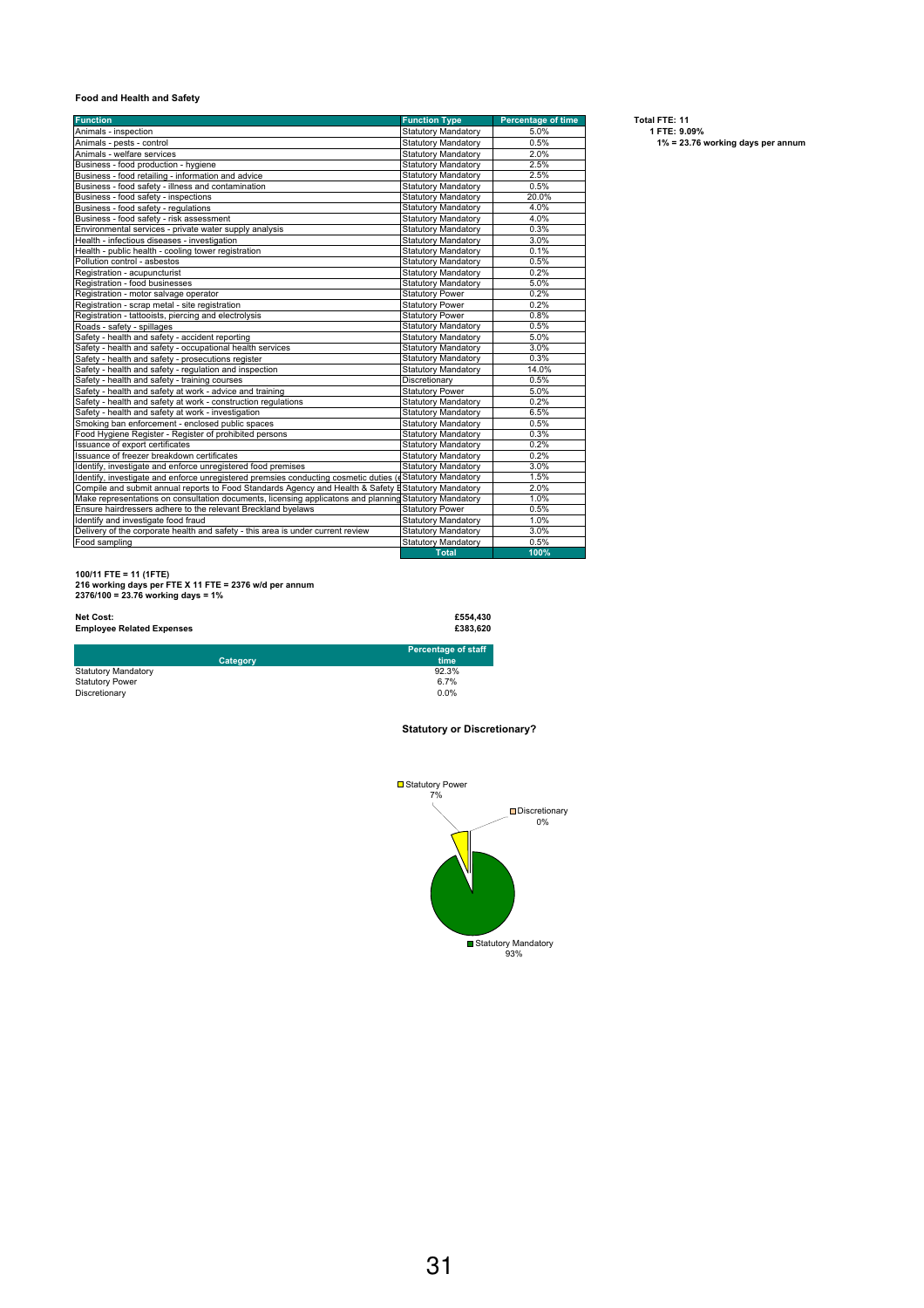#### **General Health Support**

| <b>Function</b>                                 | <b>Function Type</b>   | Percentage of time | Total FTE: 2             |
|-------------------------------------------------|------------------------|--------------------|--------------------------|
| Project Management                              | Discretionary          | 18.0%              | 1 FTE: 50%               |
|                                                 |                        |                    | $1\% = 5.32$ working day |
| Contract Management - Dog Warden                | Discretionary          | 7.5%               | per annum                |
| Contract Management - Pest Control              | Discretionary          | 7.5%               |                          |
| Support of Env Health - Food, Health and Safety | <b>Statutory Power</b> | 29.0%              |                          |
| Support of Env Health - Nuisance                | Statutory Power        | 29.0%              |                          |
| Marketing                                       | Discretionary          | 9.0%               |                          |
|                                                 | <b>Total</b>           | 100%               |                          |

**100/2 FTE = 50 (1FTE) 216 working days per FTE X 2 FTE = 532 w/d per annum 532/100 = 5.32 working days = 1%**

| Net Cost:                        | £105,700                           |
|----------------------------------|------------------------------------|
| <b>Employee Related Expenses</b> | £51,470                            |
| Category                         | <b>Percentage of staff</b><br>time |

| <b>Statutory Mandatory</b> | 0.0%  |
|----------------------------|-------|
| <b>Statutory Power</b>     | 58.0% |
| Discretionary              | 42.0% |
|                            |       |

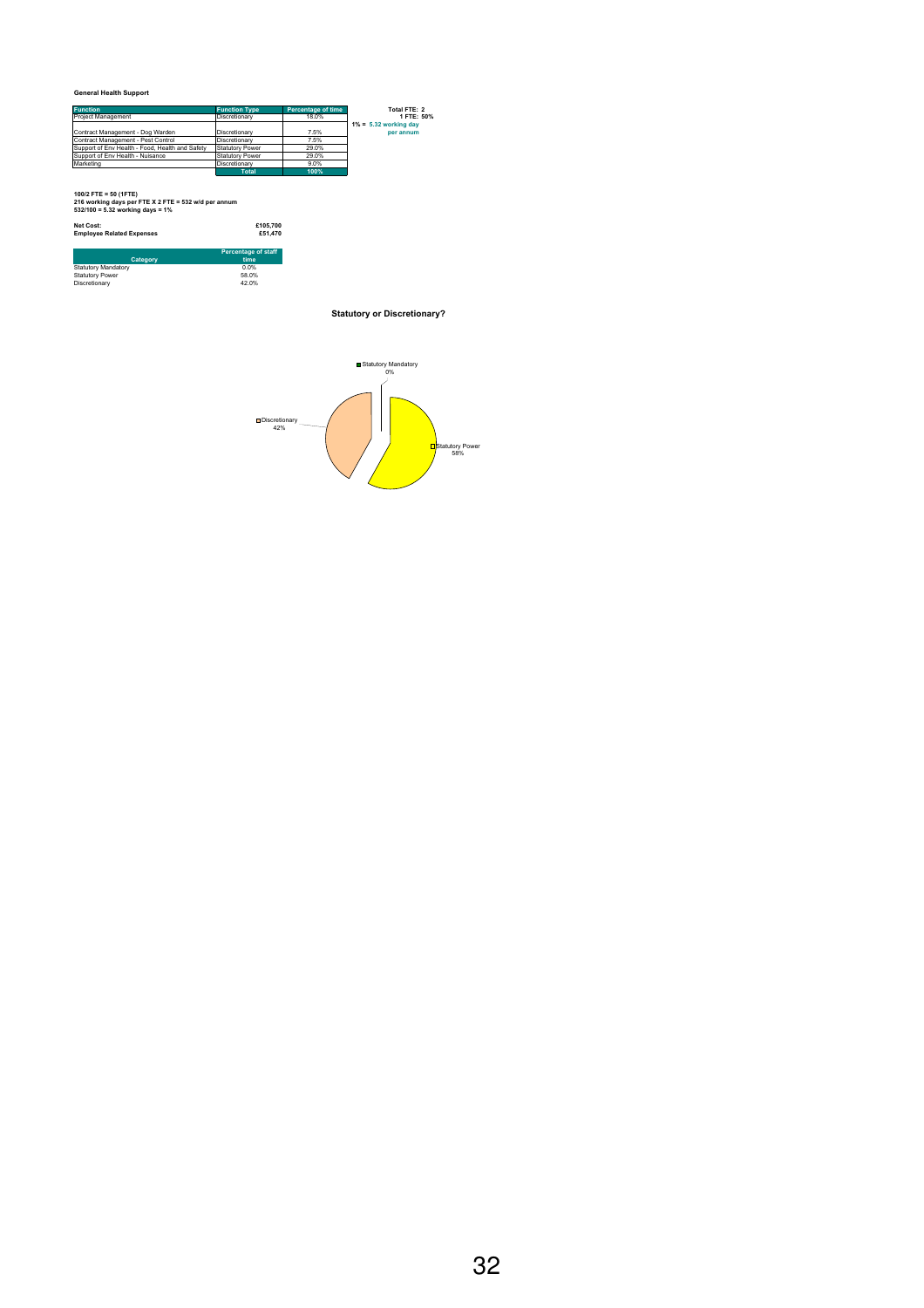#### **Housing**

| <b>Function</b>                                                                        | <b>Function Type</b>   | <b>Percentage of time</b> | Total FTF: 22.3                   |
|----------------------------------------------------------------------------------------|------------------------|---------------------------|-----------------------------------|
| Housing Advice and housing options                                                     | Statutory Power        | 13%                       | 1 FTE: 4.48%                      |
| Homelessness prevention casework                                                       | <b>Statutory Power</b> | 10%                       | 1% = 48.17 working days per annum |
| Homelessness Assessment                                                                | Statutory Mandatory    | 5%                        |                                   |
| Provision of Interim and temporary accommodation                                       | Statutory Mandatory    | 4%                        |                                   |
| Homelessness Reviews                                                                   | Statutory Mandatory    | 2%                        |                                   |
| Hostel management                                                                      | Discretionary          | 1%                        |                                   |
| <b>Tackling Worklessness</b>                                                           | <b>Statutory Power</b> | 1%                        |                                   |
| Homeless Forum                                                                         | Statutory Power        | 1%                        |                                   |
| Housing Allocations                                                                    | Statutory Mandatory    | 5%                        |                                   |
| Negotiation of affordable Housing through planning policy                              | Statutory Power        | 7%                        |                                   |
| Bidding/provision of affordable housing with grant funding/enabling                    |                        |                           |                                   |
| activities                                                                             | Statutory Power        | 5%                        |                                   |
| <b>Empty Homes</b>                                                                     | Discretionary          | 4%                        |                                   |
| Supporting People Programme                                                            | Statutory Power        | 2%                        |                                   |
| Assessment of Housing Need of the distric                                              | Statutory Mandatory    | 2%                        |                                   |
| Development of major housing strategies - housing/homelessness strategiStatutory Power |                        | 2%                        |                                   |
| Private Rented Sector renewal                                                          | Discretionary          | 1%                        |                                   |
| <b>Housing Conditions</b>                                                              | Statutory Mandatory    | 8%                        |                                   |
| Housing improvement                                                                    | <b>Statutory Power</b> | 5%                        |                                   |
| Energy conservation                                                                    | <b>Statutory Power</b> | 3%                        |                                   |
| Gypsies and Travellers                                                                 | <b>Statutory Power</b> | 3%                        |                                   |
| <b>Disabled Facilities Gran</b>                                                        | Statutory Mandatory    | 12%                       |                                   |
| Home Improvement Agency                                                                | Discretionary          | 1%                        |                                   |
| <b>Tackling Fuel Poverty</b>                                                           | <b>Statutory Power</b> | 3%                        |                                   |
|                                                                                        | <b>Total</b>           | 100%                      |                                   |

#### **100/22.3 FTE = 4.48 (1FTE) 216 working days per FTE X 22.3 FTE = 4816.8 w/d per annum 4816.8/100 = 48.17 working days = 1%**

**Net Cost: £1,896,410 Employee Related Expenses £745,560**

**Category** Statutory Mandatory 38% Statutory Power 55% Discretionary 7%

**Statutory or Discretionary?**

**Percentage of staff**  38%<br>55%<br>7%

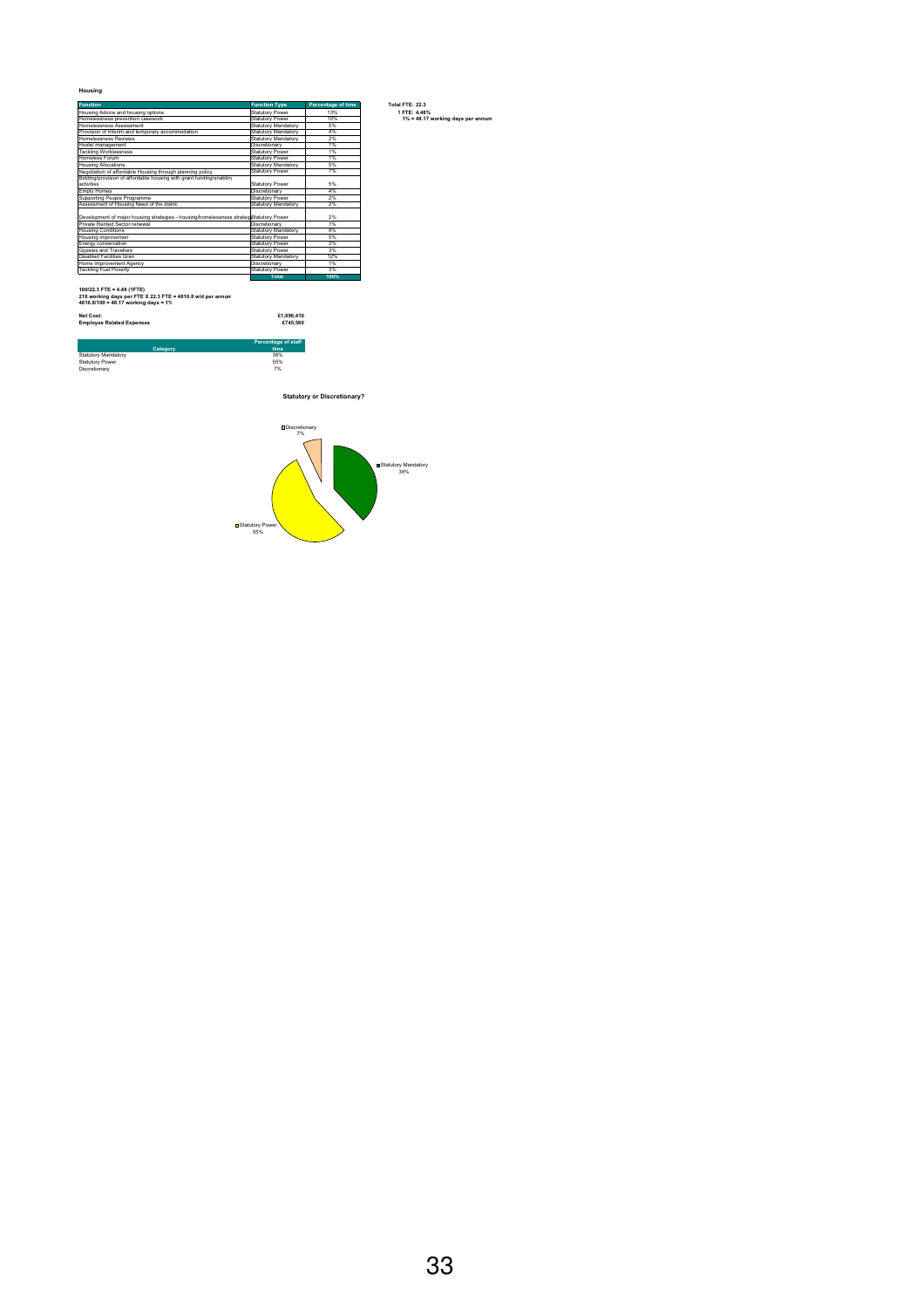#### **Human Resources**

| <b>Function</b>                              | <b>Function Type</b>   | Percentage of time | Total FTE: 6.24                   |
|----------------------------------------------|------------------------|--------------------|-----------------------------------|
| Recruitment and Selection                    | Statutory Power        | 12.5%              | 1 FTE: 16.03%                     |
| Pavroll                                      | Statutory Power        | 15.0%              | 1% = 13.48 working days per annum |
| Member Training                              | Discretionary          | 10.0%              |                                   |
| Staff Training                               | Discretionary          | 15.0%              |                                   |
| Casework - discipline, grievance, capability | Statutory Mandatory    | 10.0%              |                                   |
| Absence Management                           | Statutory Mandatory    | 5.0%               |                                   |
| Induction                                    | <b>Statutory Power</b> | 5.0%               |                                   |
| Reward and Recognition                       | Discretionary          | 5.0%               |                                   |
| Projects - restructures, change mgmt, TUPE   | Statutory Power        | 12.5%              |                                   |
| Job Evaluation                               | Statutory Power        | 5.0%               |                                   |
| Policies and Procedures                      | <b>Statutory Power</b> | 5.0%               |                                   |
|                                              | <b>Total</b>           | 100%               |                                   |

**100/6.24 FTE = 16.03 (1FTE) 216 working days per FTE X 22.3 FTE = 1347.84 w/d per annum 1347.84/100 = 13.48 working days = 1%**

| Net Cost:                        | £651.740                           |
|----------------------------------|------------------------------------|
| <b>Employee Related Expenses</b> | £376,450                           |
| Category                         | <b>Percentage of staff</b><br>time |

| <b>Statutory Mandatory</b> | 15.0% |
|----------------------------|-------|
| <b>Statutory Power</b>     | 55.0% |
| Discretionary              | 30.0% |
|                            |       |

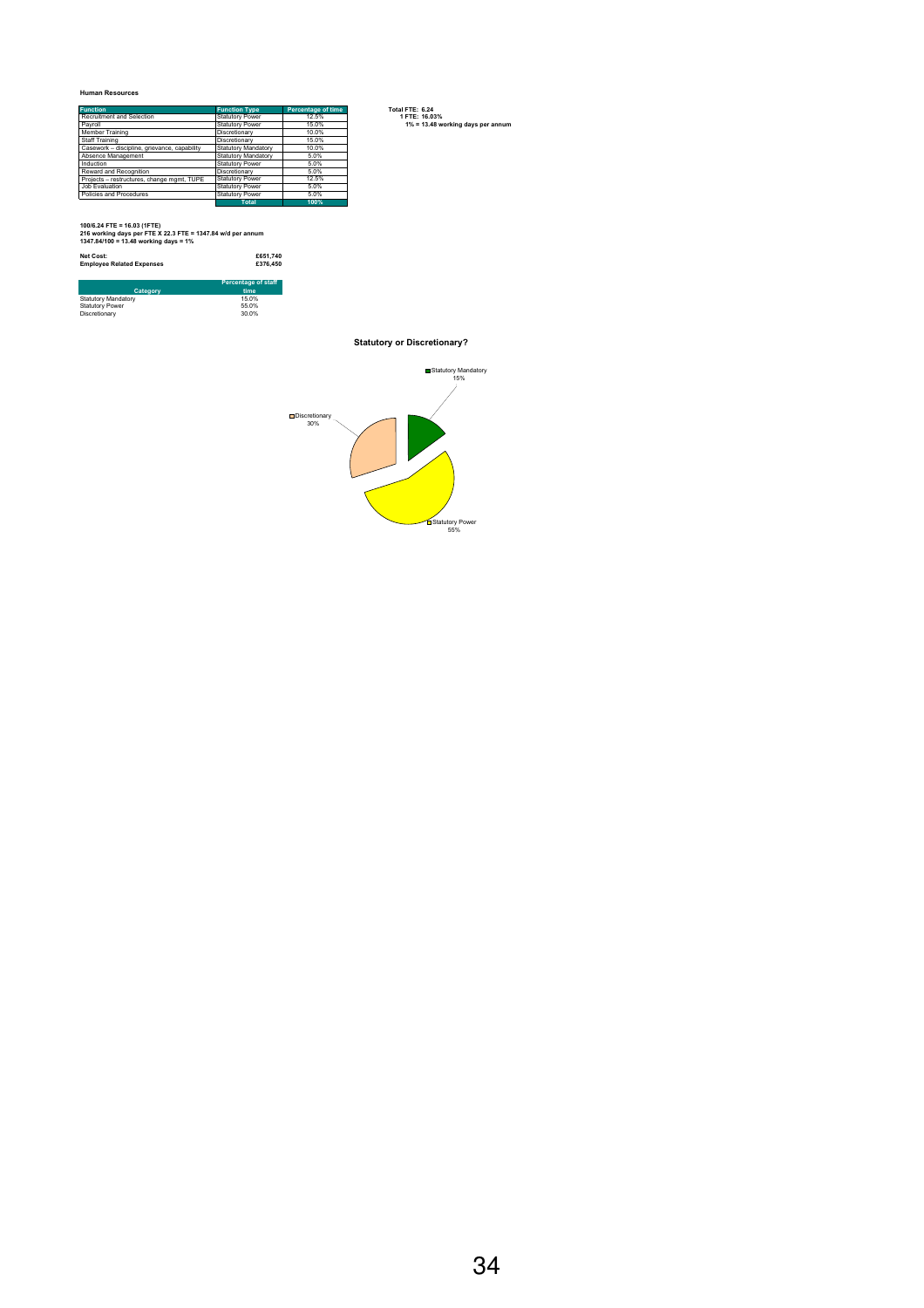**ICT**

| <b>Function</b>                   | <b>Function Type</b>   | Percentage of time | Total FTE: 11              |
|-----------------------------------|------------------------|--------------------|----------------------------|
| Hardware and software support     | Statutory Mandatory    | 14.3%              | 1 FTE: 9.09%               |
| Hardware and software support     | Statutory Power        | 14.3%              | $1\% = 23.76$ working days |
| Hardware and software support     | Discretionary          | 28.6%              |                            |
| Contract Management               | Discretionary          | 2.3%               |                            |
| Tenders and Procurement           | Statutory Mandatory    | 1.7%               |                            |
| Tenders and Procurement           | Statutory Power        | 1.7%               |                            |
| Tenders and Procurement           | Discretionary          | 3.4%               |                            |
| Project Management and Support    | Statutory Mandatory    | 4.6%               |                            |
| Project Management and Support    | <b>Statutory Power</b> | 4.6%               |                            |
| Project Management and Support    | Discretionary          | 9.1%               |                            |
| Web services (application support | Discretionary          | 9.0%               |                            |
| Telephone and Network support     | Discretionary          | 4.6%               |                            |
| <b>IICT Training</b>              | Discretionary          | 1.8%               |                            |
|                                   | <b>Total</b>           | 100%               |                            |

*Statutory Mandatory* **100/11 FTE = 9.09 (1FTE) 216 working days per FTE X 11 FTE = 2376 w/d per annum 2376/100 = 23.76 working days = 1%**

**Net Cost: £1,350,990 Employee Related Expenses £270,600**

|                            | -------                  |
|----------------------------|--------------------------|
| Category                   | Percentage of staff time |
| <b>Statutory Mandatory</b> | 20.6%                    |
| <b>Statutory Power</b>     | 20.6%                    |
| Discretionary              | 58.8%                    |

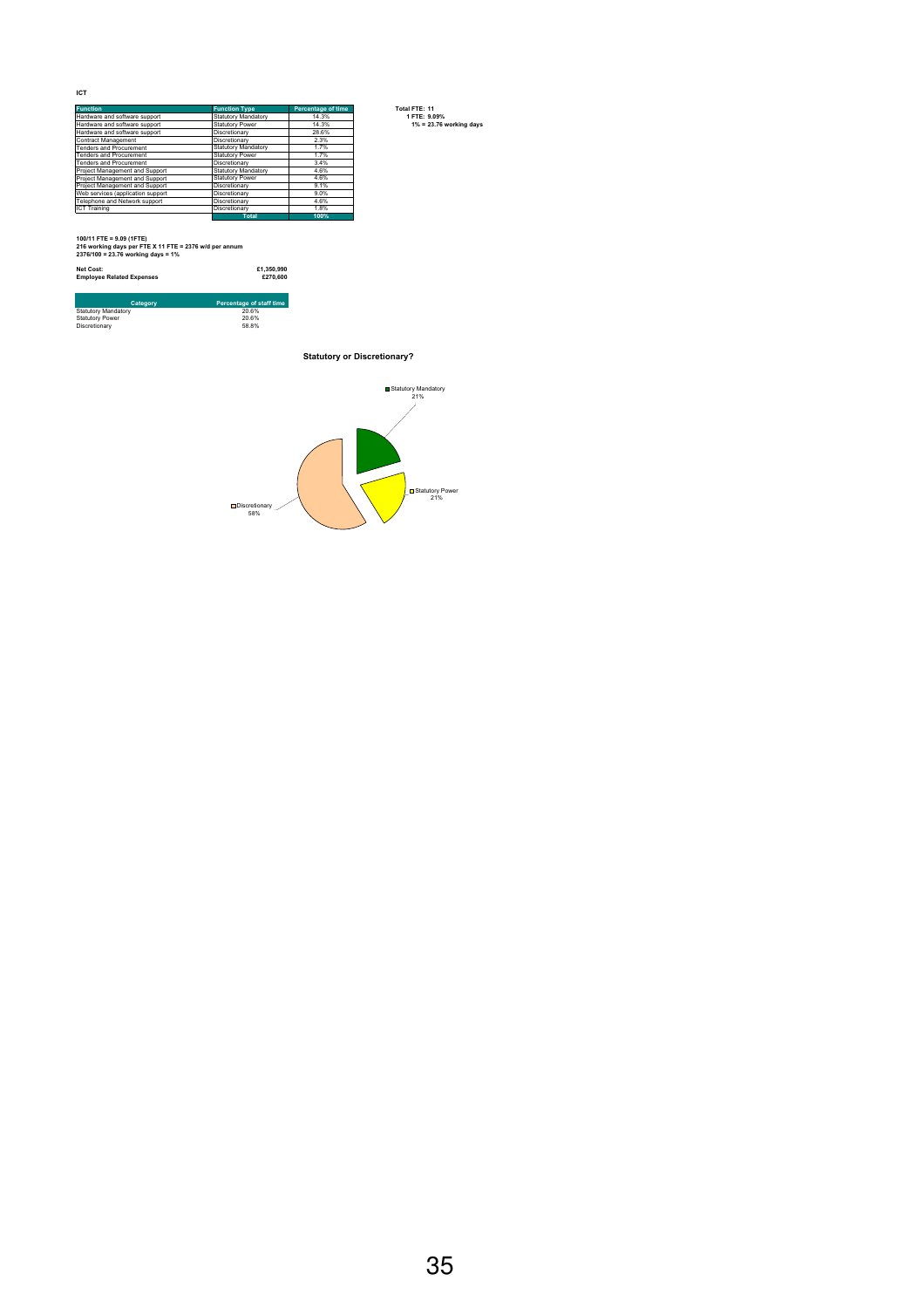**Licensing**

| <b>Function</b>                   | <b>Function Type</b> | Percentage of time | Total FTE: 4.57                  |
|-----------------------------------|----------------------|--------------------|----------------------------------|
| Gambling Act 2005                 | Statutory Mandatory  | 3.2%               | 1 FTE: 21.88%                    |
| Licensing Act 2005                | Statutory Mandatory  | 48.0%              | 1% = 9.87 working days per annum |
| Charity Collections               | Statutory Mandatory  | 2.0%               |                                  |
| Hackney Carriage and Private Hire | Statutory Mandatory  | 44.0%              |                                  |
| Sex Establishments                | Statutory Mandatory  | 0.2%               |                                  |
| <b>Street Trading</b>             | Statutory Mandatory  | 0.5%               |                                  |
| Fare setting                      | Statutory Mandatory  | 2.0%               |                                  |
| Rank management                   | Statutory Mandatory  | 0.1%               |                                  |
|                                   | <b>Total</b>         | 100%               |                                  |

*Statutory Mandatory* **100/4.57 FTE = 21.88 (1FTE) 216 working days per FTE X 4.57 FTE = 987.12 w/d per annum 987.12/100 = 9.87 working days = 1%**

| <b>Net Cost:</b><br><b>Employee Related Expenses</b> | £186.640<br>£194,670               |
|------------------------------------------------------|------------------------------------|
|                                                      |                                    |
| Category                                             | <b>Percentage of staff</b><br>time |

Statutory Mandatory 100.0% Statutory Power 0.0% Discretionary 0.0%

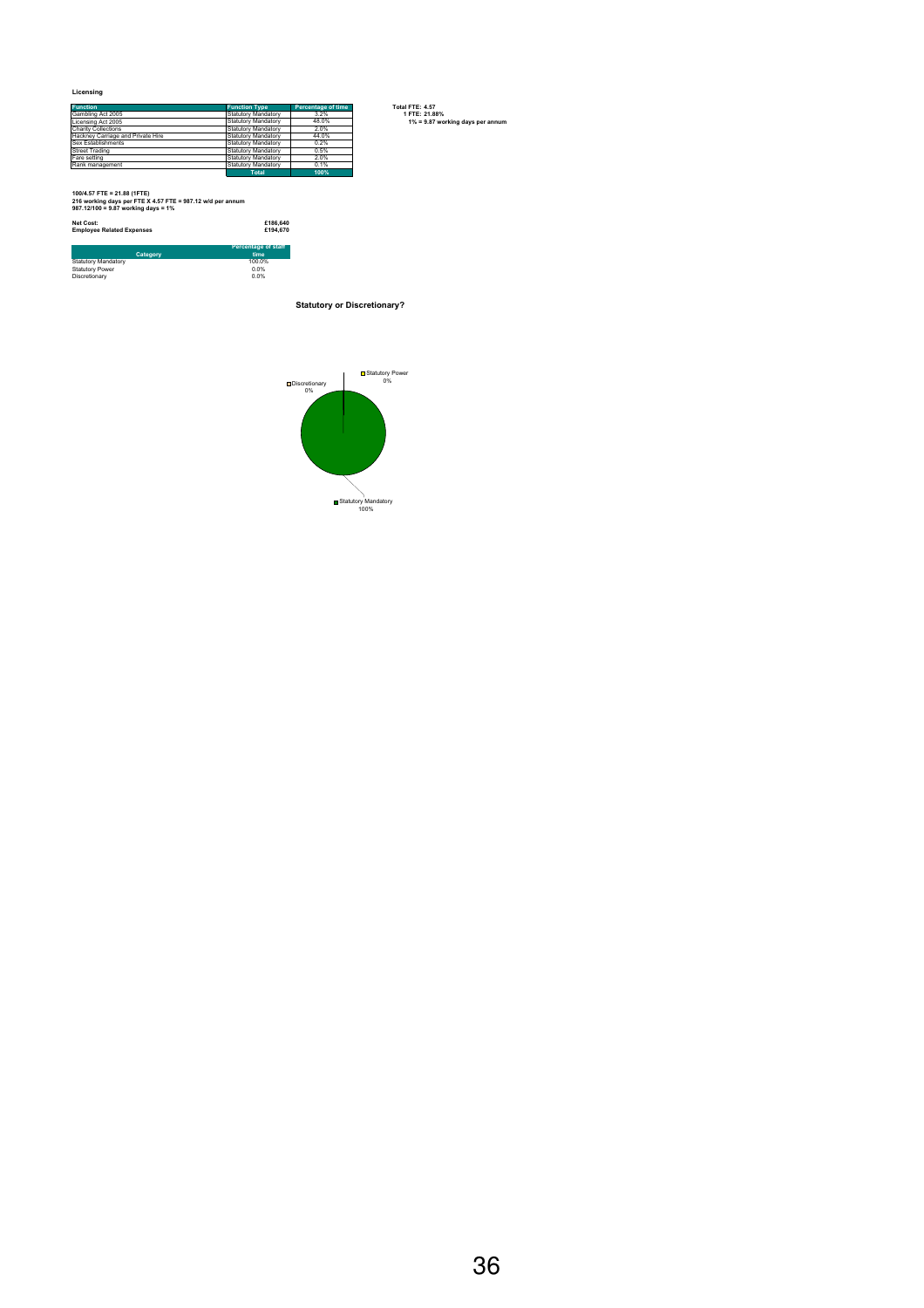#### **Marketing & Communications**

| <b>Function</b>                                                 | <b>Function Type</b> | <b>Percentage of time</b> | Total FTE: 4.59                  |
|-----------------------------------------------------------------|----------------------|---------------------------|----------------------------------|
| Press releases                                                  | Discretionary        | 15.4%                     | 1 FTE: 21.78%                    |
|                                                                 |                      |                           | 1% = 9.91 working days per annum |
| Media enquiries, arranging interviews/ photocalls Discretionary |                      | 8.0%                      |                                  |
| Admin - newspaper cuttings, FOI, monitoring                     |                      |                           |                                  |
| logs etc.                                                       | Discretionary        | 4.0%                      |                                  |
| Creation of publications both internal and                      |                      |                           |                                  |
| external                                                        | Discretionary        | 9.0%                      |                                  |
| <b>Brand maintianance</b>                                       | Discretionary        | 1.0%                      |                                  |
| Website / social media                                          | Discretionary        | 8.0%                      |                                  |
| Events                                                          | Discretionary        | 2.0%                      |                                  |
|                                                                 |                      |                           |                                  |
| Internal communications - emails, blog and biz                  | Discretionary        | 4.0%                      |                                  |
| Consultation                                                    | Discretionary        | 5%                        |                                  |
| Print Room                                                      | Discretionary        | 21.8%                     |                                  |
| <b>Graphic Design</b>                                           | Discretionary        | 21.8%                     |                                  |
|                                                                 | <b>Total</b>         | 100%                      |                                  |

**100/4.59 FTE = 21.78 (1FTE) 216 working days per FTE X 4.59 FTE = 991.44 w/d per annum 991.44/100 = 9.91 working days = 1%**

#### **Net Cost: £437,620 Employee Related Expenses £216,290**

|                            | <b>Percentage of staff</b> |
|----------------------------|----------------------------|
| Category                   | time                       |
| <b>Statutory Mandatory</b> | 0.0%                       |
| <b>Statutory Power</b>     | 0.0%                       |
| Discretionary              | 100.0%                     |

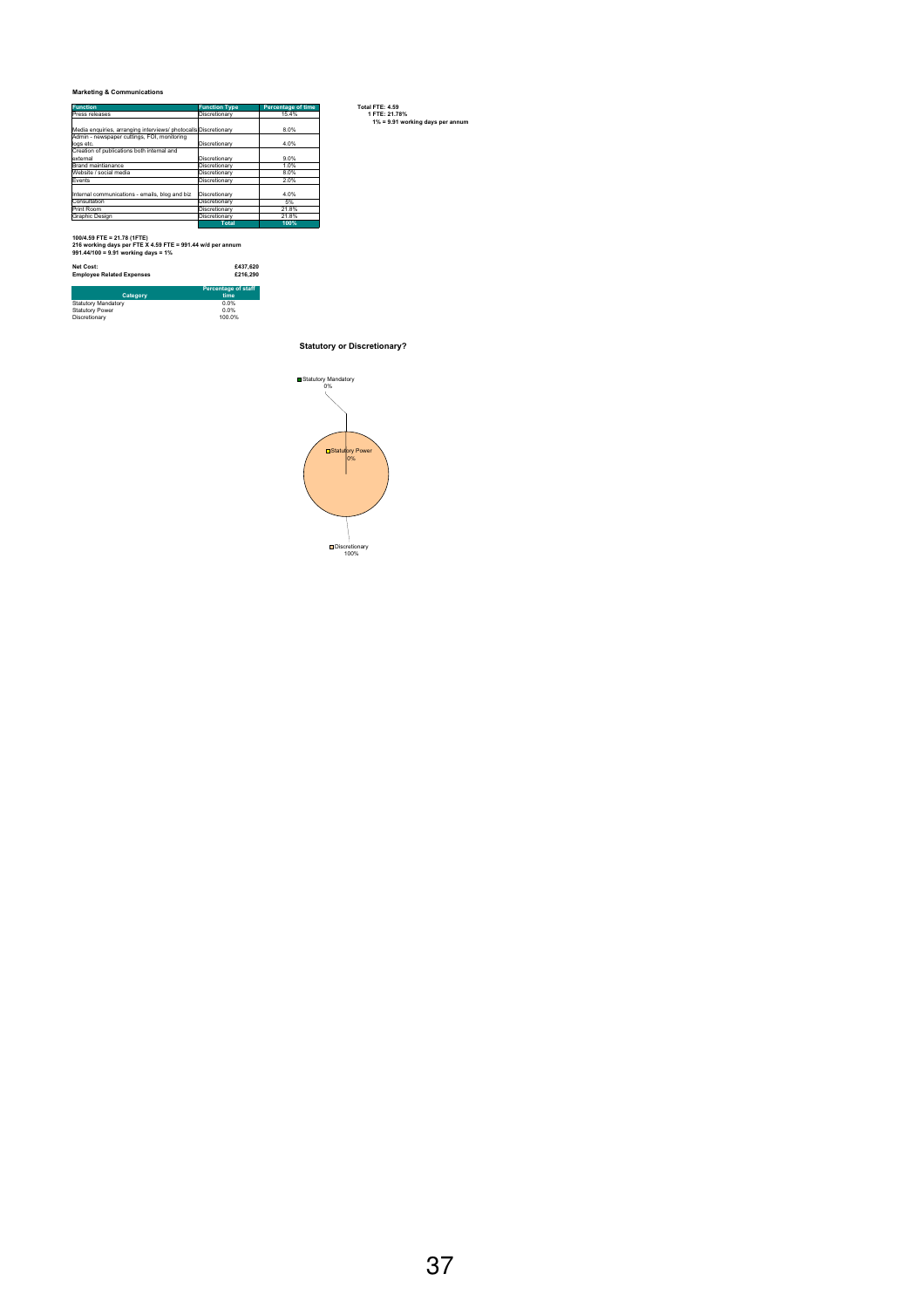| <b>Function</b>                    | <b>Function Type</b>   | Percentage of time |
|------------------------------------|------------------------|--------------------|
| Risk Management                    | Discretionary          | 30.0%              |
| Performance Management (Framework) | Discretionary          | 55.0%              |
| Procurement                        | Statutory Mandatory    | 10.0%              |
| Equality and Diversity             | <b>Statutory Power</b> | 5.0%               |
|                                    | <b>Total</b>           | 100%               |

| 100/3 FTE = 33.33 (1FTE)<br>216 working days per FTE X 3 FTE = 648 w/d per annum<br>648/100 = 6.48 working days = 1% |                            |
|----------------------------------------------------------------------------------------------------------------------|----------------------------|
| Net Cost:<br><b>Employee Related Expenses</b>                                                                        | £281.210<br>£195,160       |
|                                                                                                                      | <b>Percentage of staff</b> |
| Category                                                                                                             | time                       |
| <b>Statutory Mandatory</b>                                                                                           | 10.0%                      |
| <b>Statutory Power</b>                                                                                               | 5.0%                       |
| Discretionary                                                                                                        | 85.0%                      |